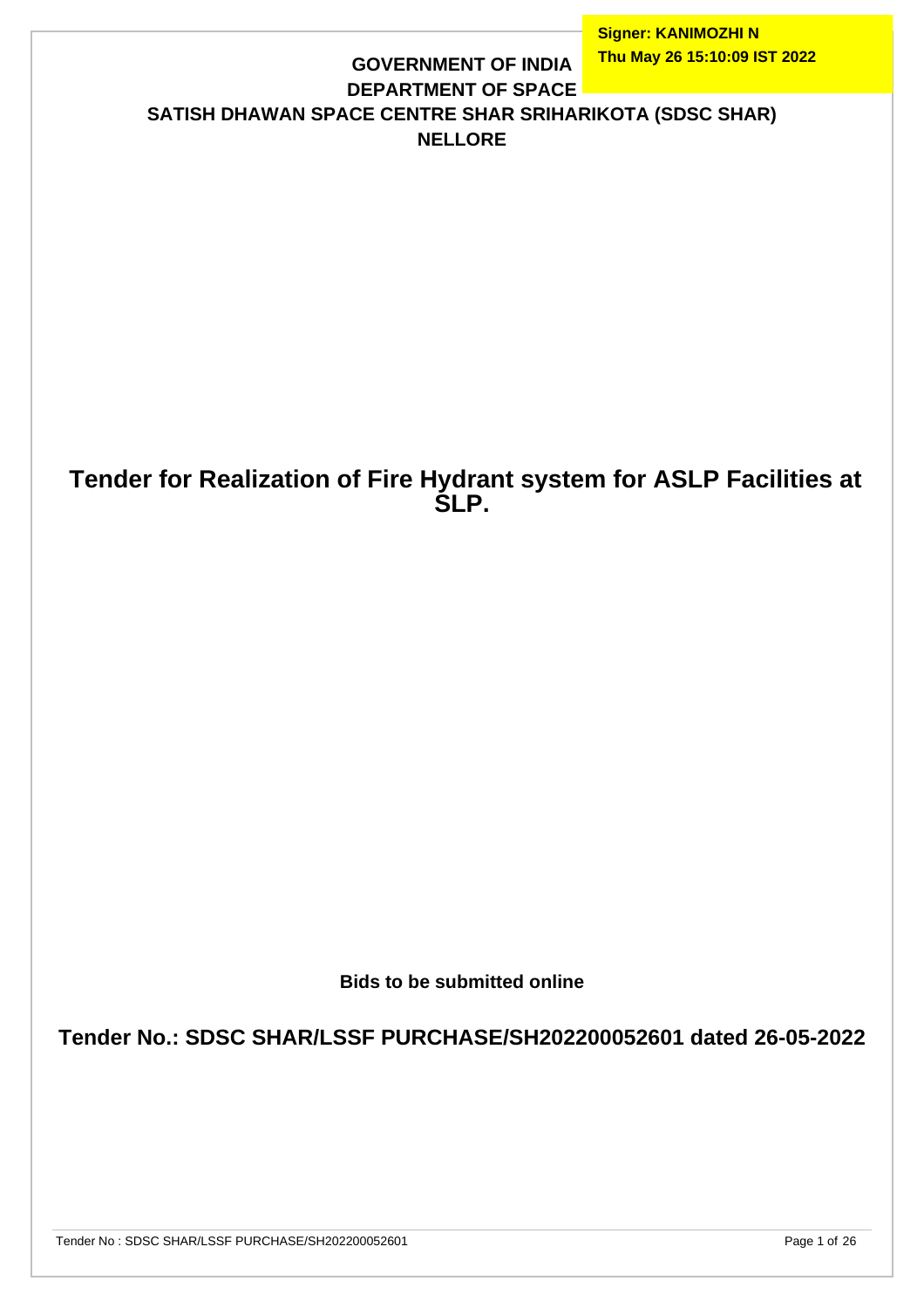#### **A. Tender Details**

Tender No : **SDSC SHAR/LSSF PURCHASE/SH202200052601**

Tender Date : **26-05-2022**

Tender Classification: **GOODS**

Purchase Entity : **LSSF PURCHASE**

Centre : **SATISH DHAWAN SPACE CENTRE SHAR SRIHARIKOTA (SDSC SHAR)**

## **Procurement of Realization of Fire Hydrant system for ASLP Facilities at SLP.**

1.PART- I- TECHNO COMMERCIAL BID -

(1)This part should contain detailed Specifications of the items quoted by you along with Technical Literature and Leaflets if any.

(2)All the Commercial terms and Conditions applicable also should be indicated separately under separate heads.

(3)The Commercial terms such as delivery terms, delivery period, payment terms, warranty, validity of the offer, Installation & Commissioning, Duties and Taxes etc shall come into this.

(4)Either Technical Specifications or Terms & Conditions as above should be very clearly reflected items wise with reference to the items called for in the tender.

(5)Please note that Prices should not be indicated in this part.

(6)Any deviations from the Technical Specifications and Commercial Terms shall be indicated separately.

#### 2.PART II PRICE BID

(1)The prices applicable for the items, item wise in response to the tender shall come into this part. (2)Tender shall indicate very clearly item wise prices with reference to their Technical Offer.

Note: PLEASE NOTE THAT THE OFFERS SUBMITTED CONTRACTORY TO ABOVE INSTRUCTIONS WILL BE LIABLE FOR REJECTION. PLEASE ENSURE OFFERS ARE SUBMITTED WITHIN THE DUE DATE

#### **A.1 Tender Schedule**

Bid Submission Start Date : **26-05-2022 15:15**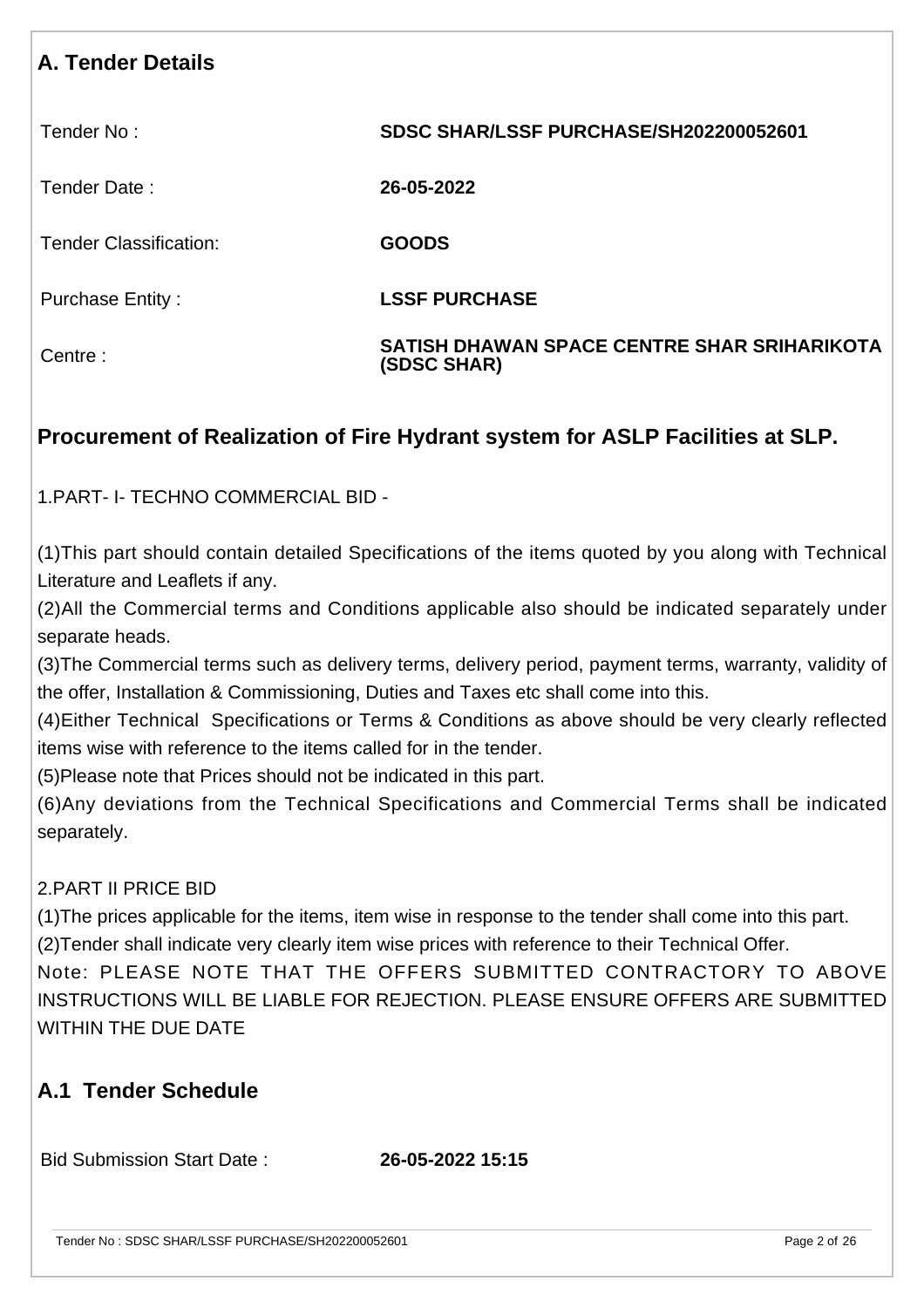| Bid Clarification Due Date: | 10-06-2022 15:00 |
|-----------------------------|------------------|
| Bid Submission Due Date :   | 28-06-2022 16:00 |
| Bid Opening Date:           | 29-06-2022 14:30 |
| Price Bid Opening Date:     | 29-07-2022 14:30 |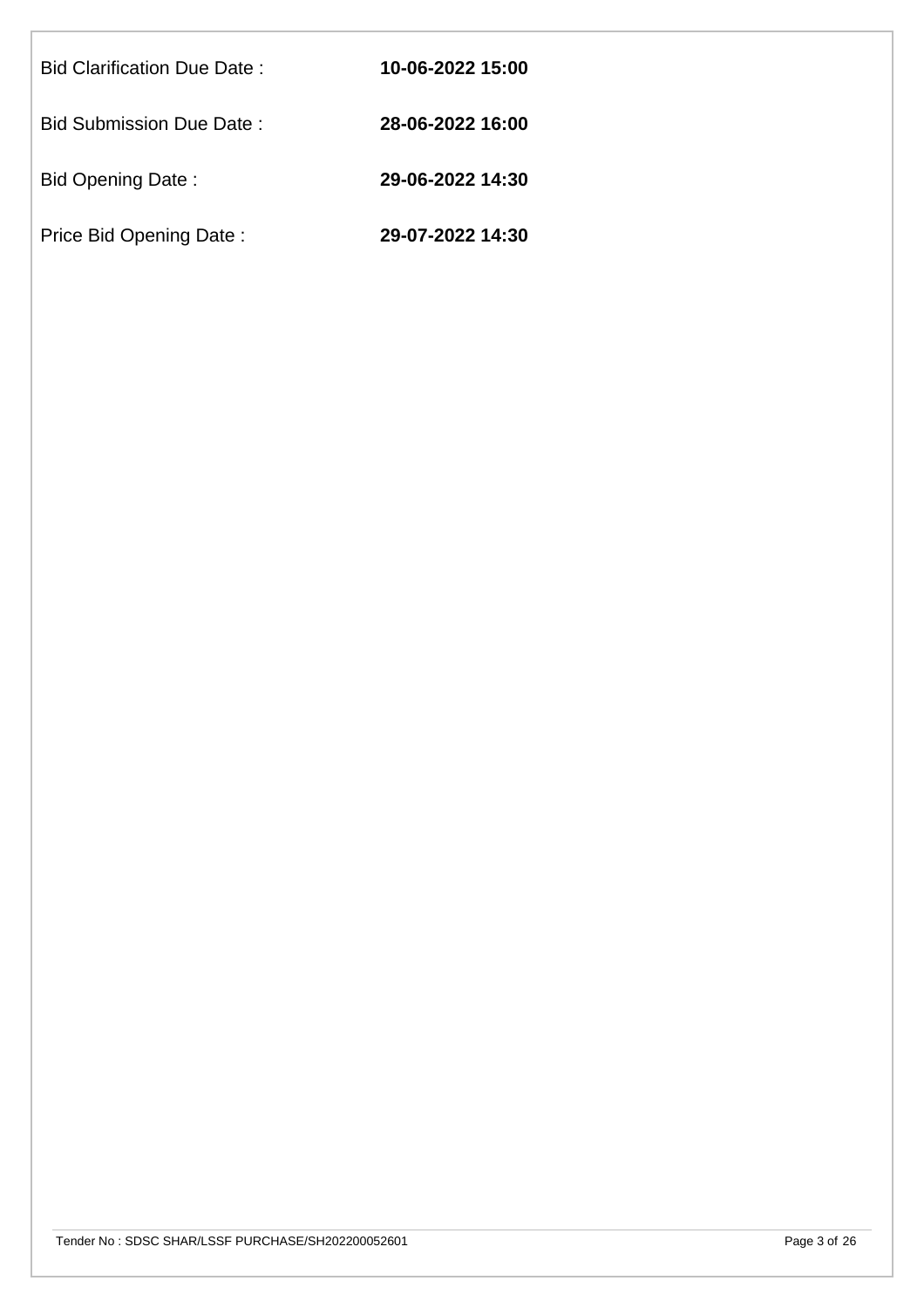#### **B. Tender Attachments**

**Technical Write-up/Drawings**

**[Document : RFP \\_ ASLP Hydrant System Specification](https://eproc.isro.gov.in/common/viewDocument?id=ff8081818093eacf0180ad94e867194e&indentId=SH2022000526)**

**[Document : Bidder Minimum Qualification Criteria](https://eproc.isro.gov.in/common/viewDocument?id=ff8081818093eacf0180ad94395e194d&indentId=SH2022000526)**

**[Document : Checklist to be filled and submitted by supplier](https://eproc.isro.gov.in/common/viewDocument?id=ff8081818050fbd3018055385e110101&indentId=SH2022000526)**

**[Document : Bid Evaluation Criteria](https://eproc.isro.gov.in/common/viewDocument?id=ff8081818050fbd3018055382a1b0100&indentId=SH2022000526)**

**[Document : Format 2.3 to be supplied and submitted by supplier](https://eproc.isro.gov.in/common/viewDocument?id=ff8081818050fbd301805537a02000fe&indentId=SH2022000526)**

**Instructions To Vendors**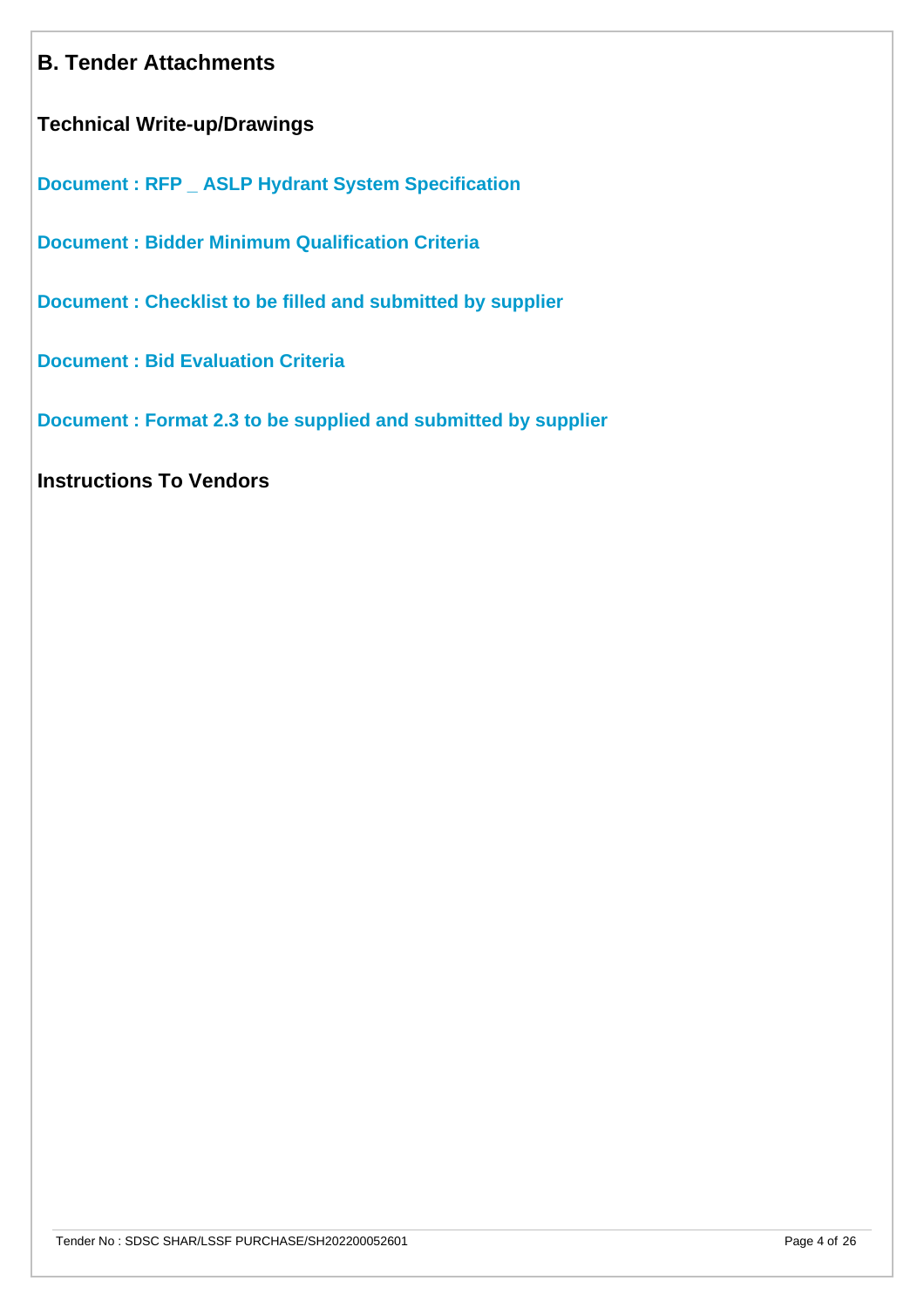#### **C. Bid Templates**

**C.1 Technical Bid - Realization of Fire Hydrant system for ASLP Facilities at SLP.**

**1. PIPING: Realization of Fire Hydrant system for ASLP Facilities at SLP, which includes Supply of material, Piping fabrication, erection, commissioning as per the specifications in Section-B and Section – C.(One lot consists of sch .of qty.defined in Specs)** 

#### **Item specifications for PIPING**

| SI No          | Specification                                                                                        | Value         | Compliance         | Offered<br>Specification | Remark |
|----------------|------------------------------------------------------------------------------------------------------|---------------|--------------------|--------------------------|--------|
| $\mathbf 1$    | Offers shall be<br>submitted in two<br>parts 1) Techno-<br>Commercial Bid,<br>2) Price bid           | <b>YES/NO</b> | Yes / No / Explain |                          |        |
| $\overline{2}$ | <b>Techno- Commercial</b><br>unpriced bid format<br>(table-2) filled and<br>submitted                | <b>YES/NO</b> | Yes / No / Explain |                          |        |
| 3              | Format as per 2.3 in<br>Section-A filled and<br>submitted                                            | <b>YES/NO</b> | Yes / No / Explain |                          |        |
| 4              | Price details<br>(Detailed Break-up)<br>as per Price bid<br>format (table-3) filled<br>and submitted | <b>YES/NO</b> | Yes / No / Explain |                          |        |
| 5              | <b>Proposal Document:</b><br>As per General<br>terms and condition,<br>Section - A Clause A          | <b>YES/NO</b> | Yes / No / Explain |                          |        |
| 6              | Preparation of bids:<br>As per General<br>terms and condition.<br>Section- A Clause B                | <b>YES/NO</b> | Yes / No / Explain |                          |        |
| $\overline{7}$ | <b>Bid submission: As</b><br>per General terms<br>and condition,<br>Section - A Clause C             | <b>YES/NO</b> | Yes / No / Explain |                          |        |
| $\overline{8}$ | <b>Bid evaluation: As</b><br>per General terms<br>and condition,<br><b>Section-A Clause D</b>        | <b>YES/NO</b> | Yes / No / Explain |                          |        |
| 9              | Taxes: As per<br>General terms and<br>condition, Section-A,<br>Clause E, point 1                     | <b>YES/NO</b> | Yes / No / Explain |                          |        |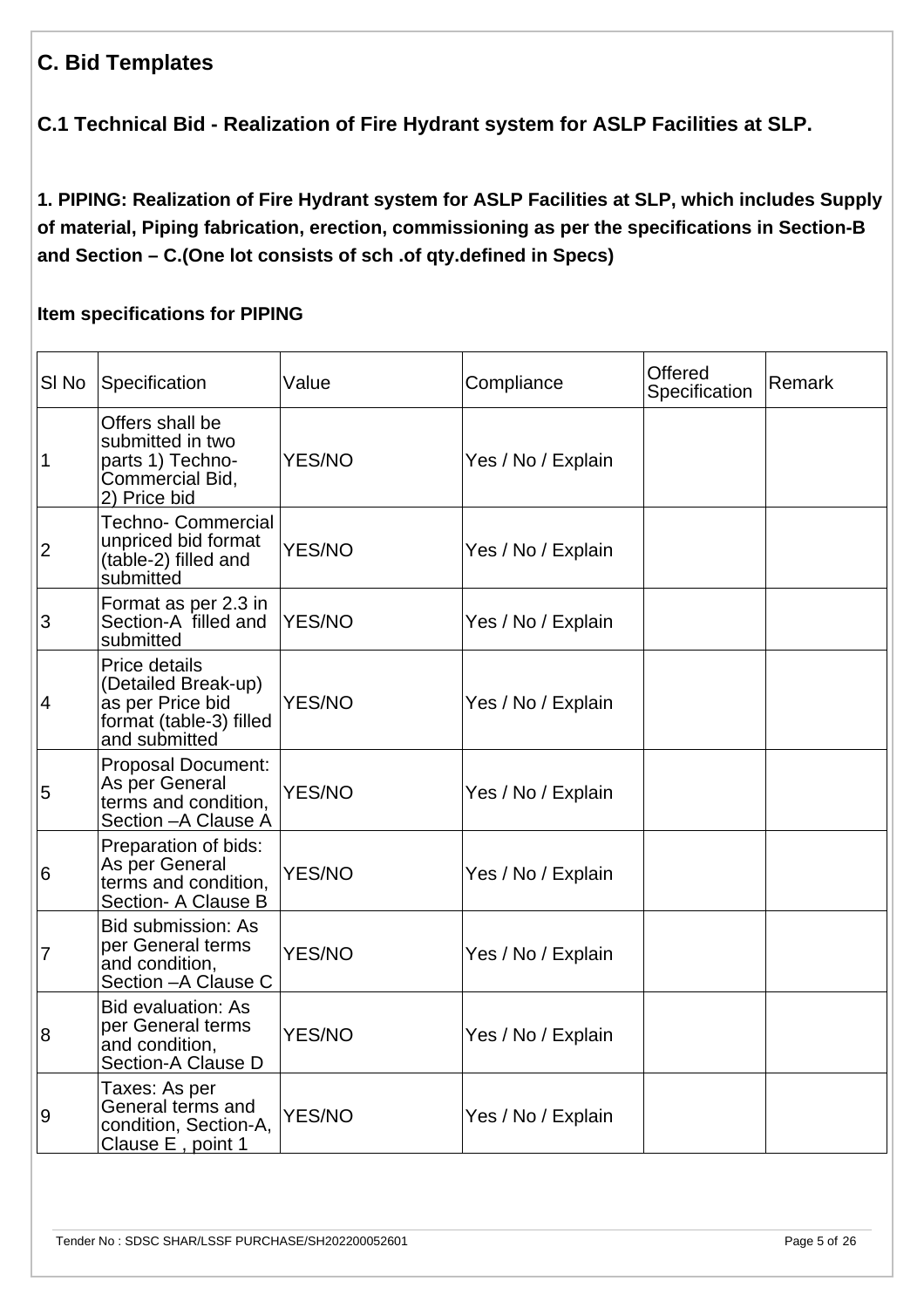| 10 | Delivery period: As<br>per General terms<br>and condition,<br>Section-A Clause E,<br>point 2                                                                                                                                                                             | <b>YES/NO</b> | Yes / No / Explain |  |
|----|--------------------------------------------------------------------------------------------------------------------------------------------------------------------------------------------------------------------------------------------------------------------------|---------------|--------------------|--|
| 11 | Make in India: As per<br>General terms and<br>condition, Section-A<br>Clause E, point 3                                                                                                                                                                                  | <b>YES/NO</b> | Yes / No / Explain |  |
| 12 | Payment term: As<br>per General terms<br>and condition,<br>Section-A Clause E,<br>point 4                                                                                                                                                                                | YES/NO        | Yes / No / Explain |  |
| 13 | Liquidated damages:<br>As per General<br>terms and condition,<br>Section-A Clause E,<br>point 5                                                                                                                                                                          | YES/NO        | Yes / No / Explain |  |
| 14 | Warranty: As per<br>General terms and<br>condition, Section-A<br>Clause E, point 6                                                                                                                                                                                       | <b>YES/NO</b> | Yes / No / Explain |  |
| 15 | Performance bank<br>guarantee: As per<br>General terms and<br>condition, Section-A,<br>Clause E, point 7                                                                                                                                                                 | <b>YES/NO</b> | Yes / No / Explain |  |
| 16 | Security deposit: As<br>per General terms<br>and condition,<br>Section-A Clause E,<br>point 8                                                                                                                                                                            | <b>YES/NO</b> | Yes / No / Explain |  |
| 17 | Validity of offer: As<br>per General terms<br>and condition,<br>Section-A Clause E,<br>point 9                                                                                                                                                                           | YES/NO        | Yes / No / Explain |  |
| 18 | As per General<br>terms and condition,<br>Section-A, Clause E<br>, from point-1 to<br>point-9 (Bidder has<br>to quote all the items<br>in Technical<br>specification as in<br>Section-B, Schedule<br>of quantities without<br>which the offer will<br>not be considered) | YES/NO        | Yes / No / Explain |  |
| 19 | Force majeure: As<br>per General terms<br>and condition,<br>Section-A Clause E,<br>point 10                                                                                                                                                                              | YES/NO        | Yes / No / Explain |  |
| 20 | Arbitration: As per<br>General terms and<br>condition, Section-A<br>Clause E, point 11                                                                                                                                                                                   | YES/NO        | Yes / No / Explain |  |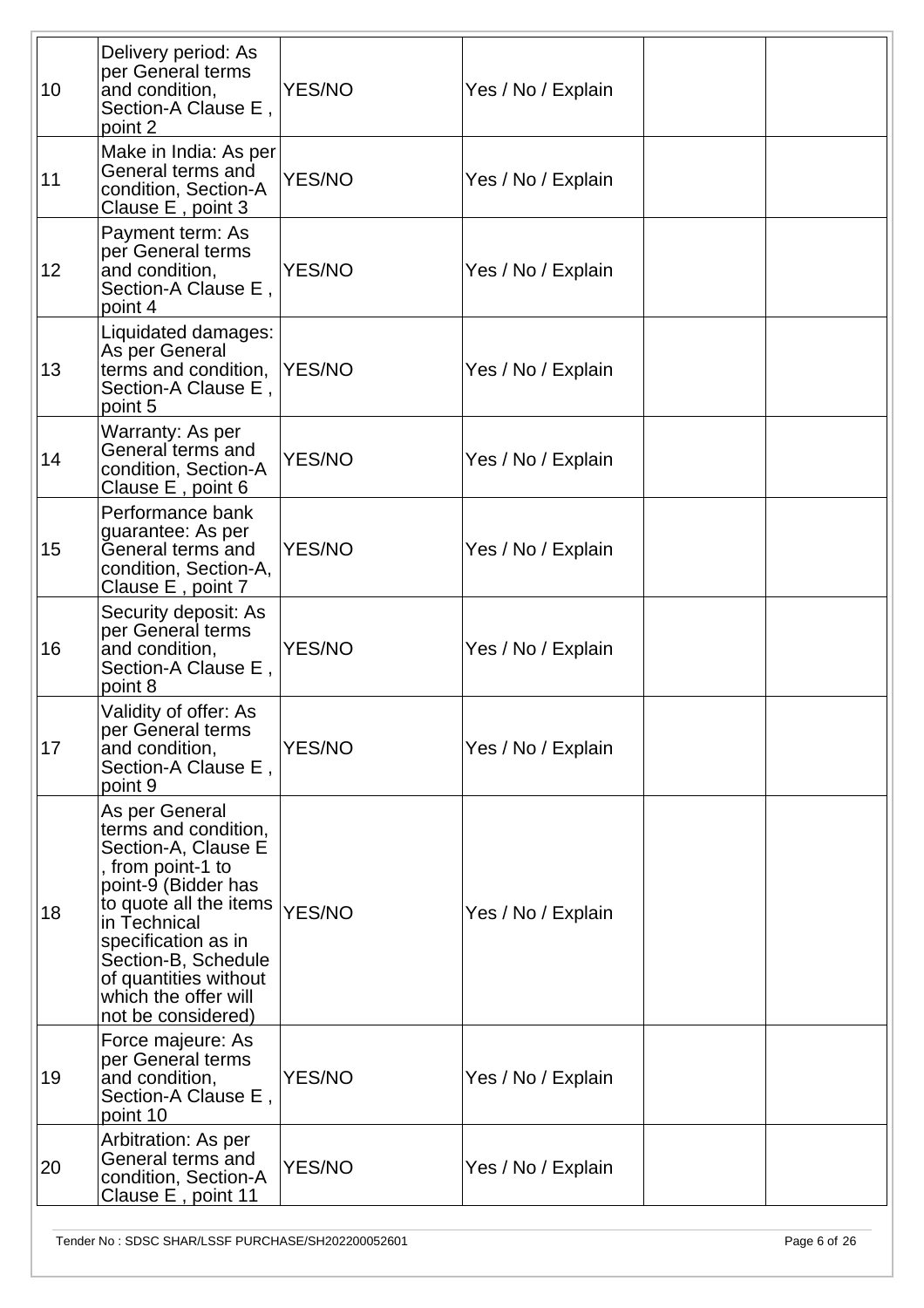| 21 | Secrecy: As per<br>General terms and<br>condition, Section-A<br>Clause E, point 12                                                          | <b>YES/NO</b> | Yes / No / Explain |  |
|----|---------------------------------------------------------------------------------------------------------------------------------------------|---------------|--------------------|--|
| 22 | Compliance with<br>security<br>requirements: As per YES/NO<br>General terms and<br>condition, Section-A,<br>Clause E, point 13              |               | Yes / No / Explain |  |
| 23 | Confidentiality and<br>proprietary right<br>protection: As per<br>General terms and<br>condition, Section-A,<br>Clause E, point 14          | <b>YES/NO</b> | Yes / No / Explain |  |
| 24 | Instruction to bidder:<br>As per General<br>terms and condition,<br>Section-A, Clause E<br>point 15                                         | <b>YES/NO</b> | Yes / No / Explain |  |
| 25 | <b>Terms &amp; Condition to</b><br>bidder: As per<br>General terms and<br>condition, Section-A,<br>Clause E, point 16                       | <b>YES/NO</b> | Yes / No / Explain |  |
| 26 | Special<br>requirements: As per<br>General terms and<br>condition, Section-A,<br>Clause E, point 17                                         | YES/NO        | Yes / No / Explain |  |
| 27 | Unit rates: As per<br>General terms and<br>condition, Section-A<br>Clause E, point 18                                                       | <b>YES/NO</b> | Yes / No / Explain |  |
| 28 | Safety: As per<br>General terms and<br>condition, Section-A<br>Clause E, point 19                                                           | <b>YES/NO</b> | Yes / No / Explain |  |
| 29 | <b>General Conditions:</b><br>As per General<br>terms and condition,<br>Section-A, Clause E<br>point 20                                     | <b>YES/NO</b> | Yes / No / Explain |  |
| 30 | <b>Transportation and</b><br>material handling: As<br>per General terms<br>and condition,<br>Section-A, Clause E<br>point 21                | YES/NO        | Yes / No / Explain |  |
| 31 | Evaluation of<br>Machinery and<br>Manpower and<br>Consumables: As<br>per General terms<br>and condition,<br>Section-A, Clause E<br>point 22 | <b>YES/NO</b> | Yes / No / Explain |  |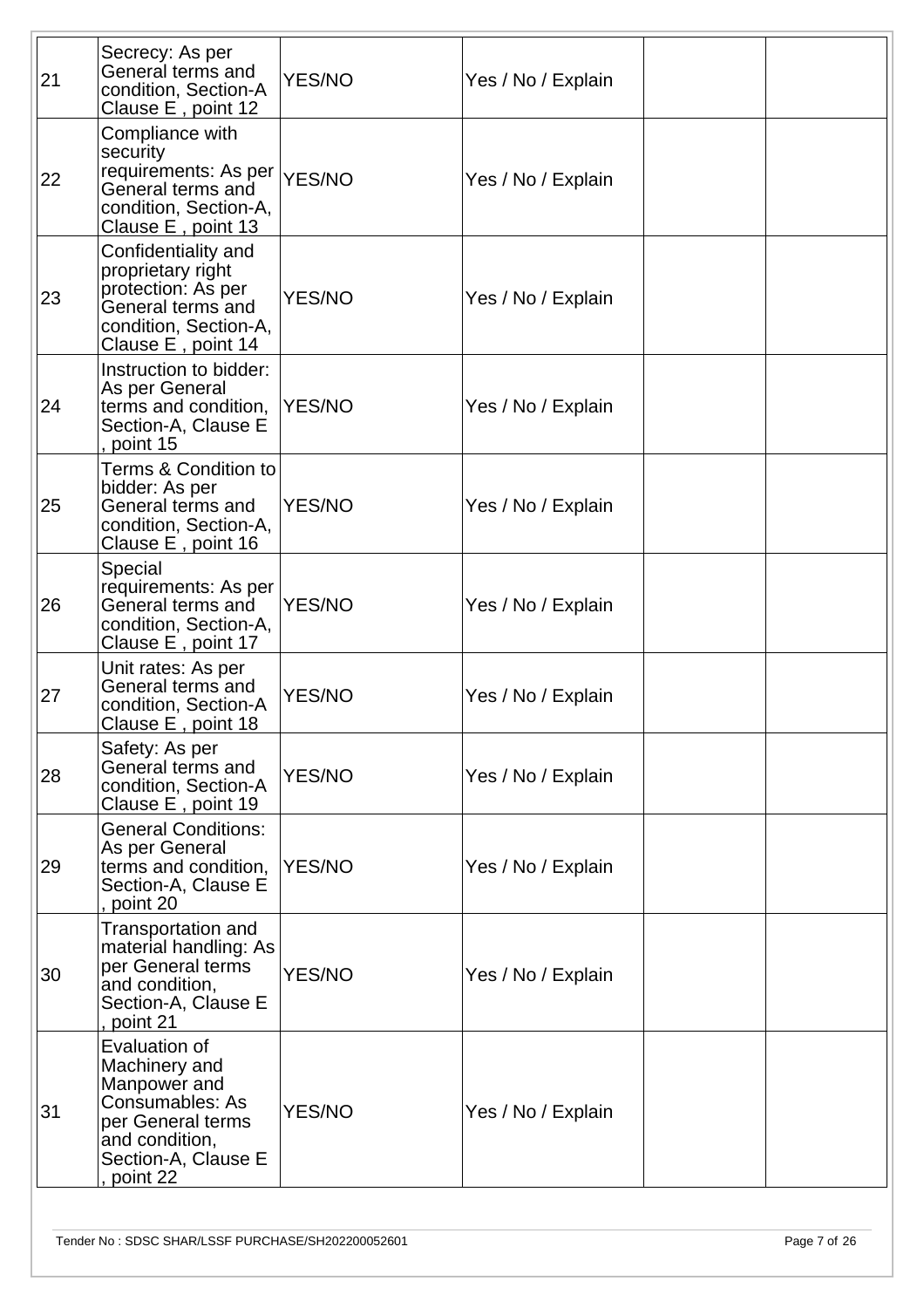| 32 | <b>Medical Assistance:</b><br>As per General<br>terms and condition,<br>Section-A, Clause E<br>point 23                                                                                                                                                                                                                                                                                                                                                            | <b>YES/NO</b> | Yes / No / Explain |  |
|----|--------------------------------------------------------------------------------------------------------------------------------------------------------------------------------------------------------------------------------------------------------------------------------------------------------------------------------------------------------------------------------------------------------------------------------------------------------------------|---------------|--------------------|--|
| 33 | <b>Bidder Minimum</b><br><b>Qualification Criteria:</b><br>As per General<br>terms and condition,<br>Section-A, Clause E<br>point 24                                                                                                                                                                                                                                                                                                                               | <b>YES/NO</b> | Yes / No / Explain |  |
| 34 | <b>Evaluation Criteria:</b><br>As per General<br>terms and condition,<br>Section-A, Clause E<br>point 25                                                                                                                                                                                                                                                                                                                                                           | <b>YES/NO</b> | Yes / No / Explain |  |
| 35 | Scope of work: As<br>per Technical<br>specification for<br>Details of works,<br>Section-B, Clause-1                                                                                                                                                                                                                                                                                                                                                                | <b>YES/NO</b> | Yes / No / Explain |  |
| 36 | Detailed Scope of<br>work: As per<br>Technical<br>specification for<br>Details of works,<br>Section-B, Clause-2                                                                                                                                                                                                                                                                                                                                                    | <b>YES/NO</b> | Yes / No / Explain |  |
| 37 | Scope of<br>Department: As per<br>Technical<br>specification for<br>Details of works,<br>Section-B, Clause-3                                                                                                                                                                                                                                                                                                                                                       | <b>YES/NO</b> | Yes / No / Explain |  |
| 38 | Procedure for laying<br>and testing of Ductile<br>iron (DI) piping,<br>Levelling &<br>alignment and<br>installation of flow<br>components,<br>providing RCC thrust<br>blocks, Valve<br>Chambers, Pipe<br>Pedestals, PCC<br>platforms, levelling of YES/NO<br>earth Etc,<br>Sequence to be<br>followed for<br>providing RCC Pipe<br>pedestals,<br>equipment<br>foundation works as<br>per Technical<br>specification for<br>Details of works,<br>Section-B, point-4 |               | Yes / No / Explain |  |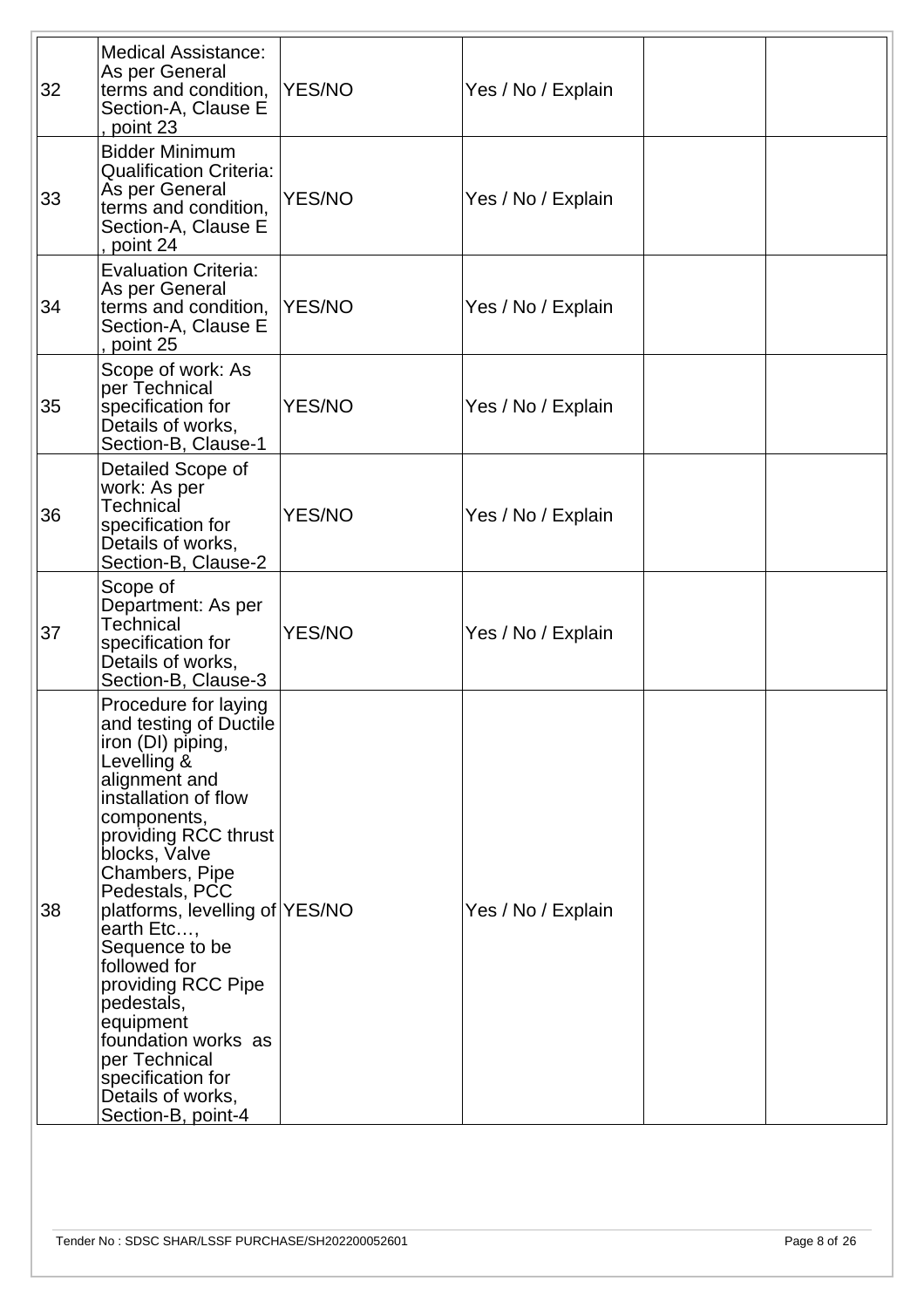| 39 | Procedure for<br>Carbon Steel (CS)<br>piping fabrication<br>work and erection<br>work:<br>as per<br>Technical<br>specification for<br>Details of works,<br>Section-B, point-<br>5(From 5.1 to 5.7) | <b>YES/NO</b> | Yes / No / Explain |  |
|----|----------------------------------------------------------------------------------------------------------------------------------------------------------------------------------------------------|---------------|--------------------|--|
| 40 | Supply of material<br>under contractors<br>scope: As per<br>Technical<br>specification,<br>Section-C                                                                                               | <b>YES/NO</b> | Yes / No / Explain |  |
| 41 | Ductile Iron pipe<br>lines as per<br>specifications in<br>Section-C, Chapter-1                                                                                                                     | <b>YES/NO</b> | Yes / No / Explain |  |
| 42 | Ductile Iron pipe<br>fittings as per<br>specifications in<br>Section-C, Chapter-2                                                                                                                  | <b>YES/NO</b> | Yes / No / Explain |  |
| 43 | Carbon steel pipes -<br>ERW as per<br>specifications in<br>Section-C, Chapter -3                                                                                                                   | <b>YES/NO</b> | Yes / No / Explain |  |
| 44 | Carbon steel<br>seamless pipes as<br>per specifications in<br>Section-C, Chapter -<br>4                                                                                                            | YES/NO        | Yes / No / Explain |  |
| 45 | Carbon steel pipe<br>fittings and flanges<br>as per specifications<br>in Section-C, Chapter<br>-5                                                                                                  | YES/NO        | Yes / No / Explain |  |
| 46 | <b>Wafer Type Butterfly</b><br>Valves as per<br>specifications in<br>Section-C, Chapter -<br>6                                                                                                     | <b>YES/NO</b> | Yes / No / Explain |  |
| 47 | Water monitors as<br>per specifications in<br>Section-C, Chapter -                                                                                                                                 | <b>YES/NO</b> | Yes / No / Explain |  |
| 48 | Fire Hydrants,<br>Pump-in- breaching,<br>hoses, branch pipes<br>and hose boxes as<br>per specifications in<br>Section-C, Chapter -<br>8                                                            | YES/NO        | Yes / No / Explain |  |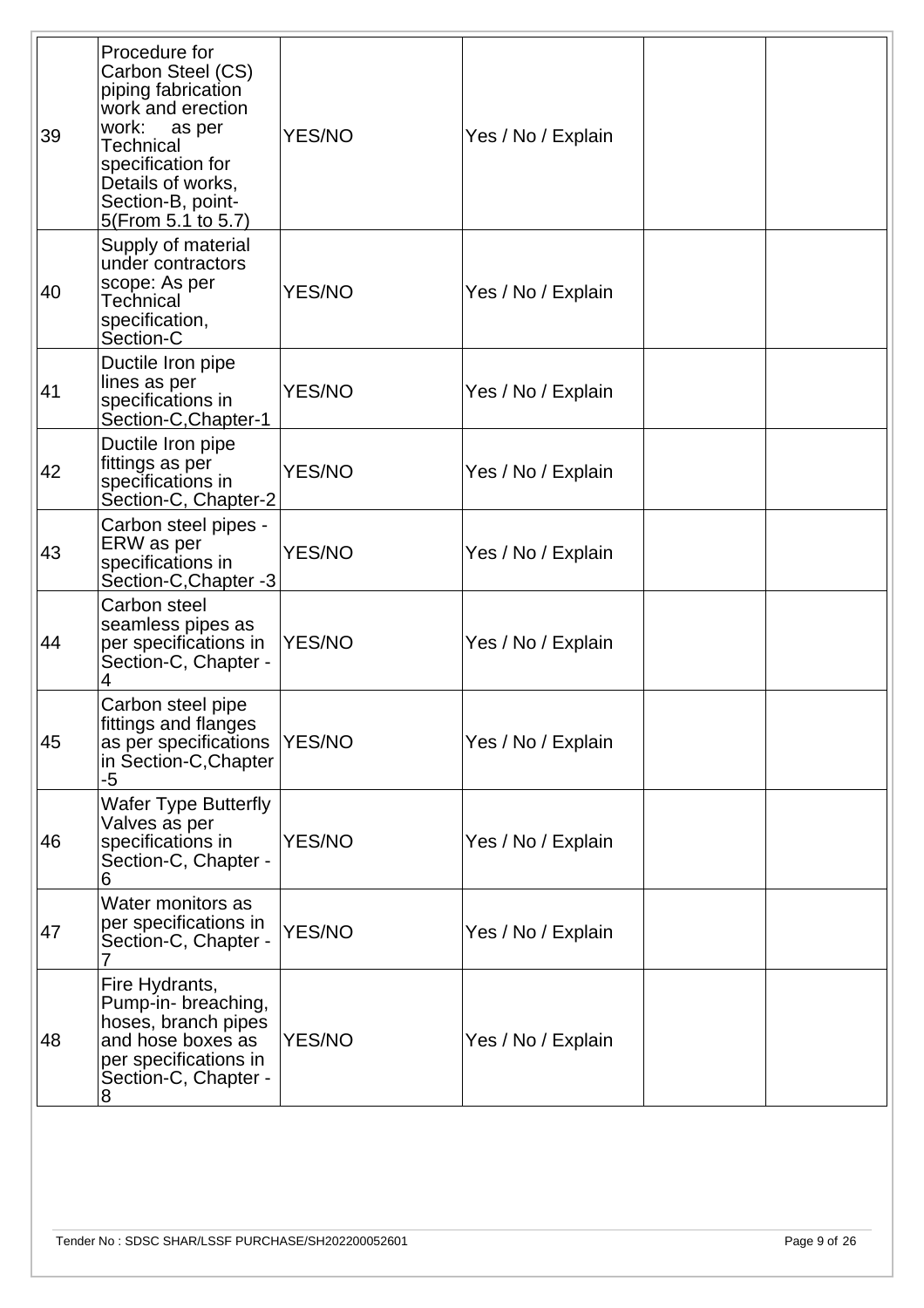| 49 | Specification of<br>Electro Galvanized<br>fasteners as per<br>specifications, in<br>Section-C, Chapter -                   | <b>YES/NO</b> | Yes / No / Explain |  |
|----|----------------------------------------------------------------------------------------------------------------------------|---------------|--------------------|--|
| 50 | Specification of<br>Electro Galvanized<br>U-clamps as per<br>specifications, in<br>Section-C, Chapter -<br>10              | <b>YES/NO</b> | Yes / No / Explain |  |
| 51 | Paints primer and<br>Final coat paints as<br>per specifications, in<br>Section-C, Chapter -                                | YES/NO        | Yes / No / Explain |  |
| 52 | Miscellaneous Items<br>as per specifications<br>in Section-C, Chapter<br>$-12$                                             | <b>YES/NO</b> | Yes / No / Explain |  |
| 53 | <b>Checklist To Be</b><br>Filled and submitted<br>by The<br>Contractor/Supplier<br>as per Format in<br>Section-D by Bidder | <b>YES/NO</b> | Yes / No / Explain |  |

## **Common Specifications (Applicable for all items)**

| SI No          | Specification                                                                                               | Value         | Compliance            | <b>Offered Specification</b> | Remark |
|----------------|-------------------------------------------------------------------------------------------------------------|---------------|-----------------------|------------------------------|--------|
|                | Offers shall be<br>submitted in<br>two parts 1)<br>Techno-<br>Commercial<br>Bid, 2)<br>Price bid            | <b>YES/NO</b> | Yes / No /<br>Explain |                              |        |
| $\overline{2}$ | Techno-<br>Commercial<br>unpriced bid<br>format (table-<br>2) filled and<br>submitted                       | YES/NO        | Yes / No /<br>Explain |                              |        |
| 3              | Format as per<br>2.3 in Section-<br>A filled and<br>submitted                                               | YES/NO        | Yes / No /<br>Explain |                              |        |
| 4              | Price details<br>(Detailed<br>Break-up) as<br>per Price bid<br>format (table-<br>3) filled and<br>submitted | YES/NO        | Yes / No /<br>Explain |                              |        |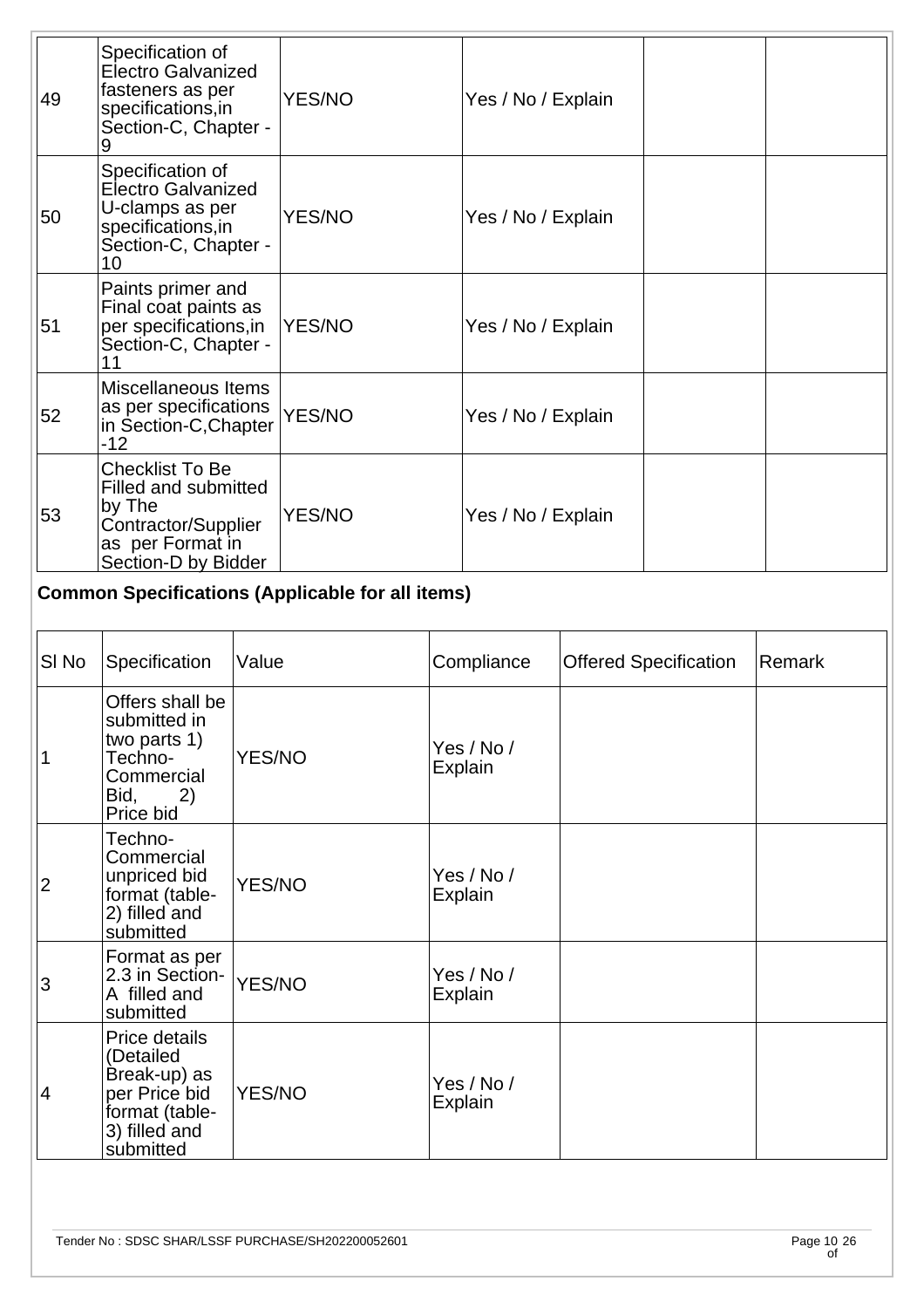| 5              | Proposal<br>Document: As<br>per General<br>terms and<br>condition,<br>Section - A<br>Clause A             | YES/NO        | Yes / No /<br>Explain |  |
|----------------|-----------------------------------------------------------------------------------------------------------|---------------|-----------------------|--|
| 6              | Preparation of<br>bids: As per<br>General terms<br>and condition,<br>Section-A<br><b>Clause B</b>         | YES/NO        | Yes / No /<br>Explain |  |
| 7              | <b>Bid</b><br>submission:<br>As per<br>General terms<br>and condition,<br>Section - A<br>Clause C         | YES/NO        | Yes / No /<br>Explain |  |
| $\overline{8}$ | Bid evaluation:<br>As per<br>General terms<br>and condition,<br>Section-A<br>Clause D                     | YES/NO        | Yes / No /<br>Explain |  |
| 9              | Taxes: As per<br>General terms<br>and condition,<br>Section-A,<br>Clause E,<br>point 1                    | YES/NO        | Yes / No /<br>Explain |  |
| 10             | <b>Delivery</b><br>period: As per<br>General terms<br>and condition,<br>Section-A<br>Clause E,<br>point 2 | <b>YES/NO</b> | Yes / No /<br>Explain |  |
| 11             | Make in India:<br>As per<br>General terms<br>and condition,<br>Section-A<br>Clause E,<br>point 3          | YES/NO        | Yes / No /<br>Explain |  |
| 12             | Payment term:<br>As per<br>General terms<br>and condition,<br>Section-A<br>Clause E,<br>point 4           | YES/NO        | Yes / No /<br>Explain |  |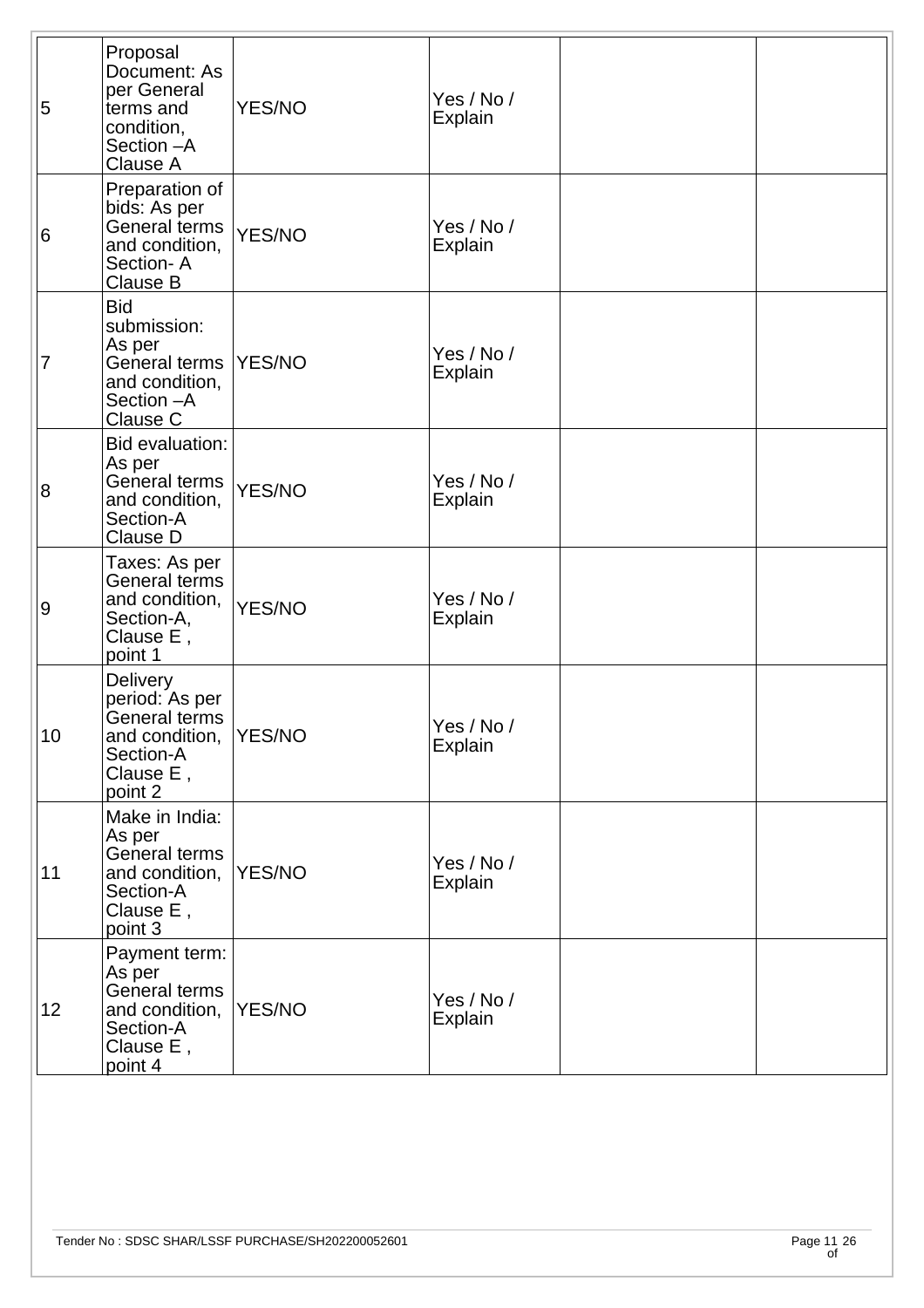| 13 | Liquidated<br>damages: As<br>per General<br>terms and<br>condition,<br>Section-A<br>Clause E,<br>point 5                                                                                                                                                                                          | <b>YES/NO</b> | Yes / No /<br><b>Explain</b> |  |
|----|---------------------------------------------------------------------------------------------------------------------------------------------------------------------------------------------------------------------------------------------------------------------------------------------------|---------------|------------------------------|--|
| 14 | Warranty: As<br>per General<br>terms and<br>condition,<br>Section-A<br>Clause E,<br>point 6                                                                                                                                                                                                       | <b>YES/NO</b> | Yes / No /<br>Explain        |  |
| 15 | Performance<br>bank<br>guarantee: As<br>per General<br>terms and<br>condition,<br>Section-A,<br>Clause E,<br>point 7                                                                                                                                                                              | <b>YES/NO</b> | Yes / No /<br>Explain        |  |
| 16 | Security<br>deposit: As per<br>General terms<br>and condition,<br>Section-A<br>Clause E,<br>point 8                                                                                                                                                                                               | YES/NO        | Yes / No /<br>Explain        |  |
| 17 | Validity of<br>offer: As per<br>General terms<br>and condition,<br>Section-A<br>Clause E,<br>point 9                                                                                                                                                                                              | YES/NO        | Yes / No /<br><b>Explain</b> |  |
| 18 | As per<br>General terms<br>and condition,<br>Section-A,<br>Clause E,<br>from point-1 to<br>point-9 (Bidder<br>has to quote<br>all the items in<br><b>Technical</b><br>specification<br>as in Section-<br>B, Schedule of<br>quantities<br>without which<br>the offer will<br>not be<br>considered) | YES/NO        | Yes / No /<br>Explain        |  |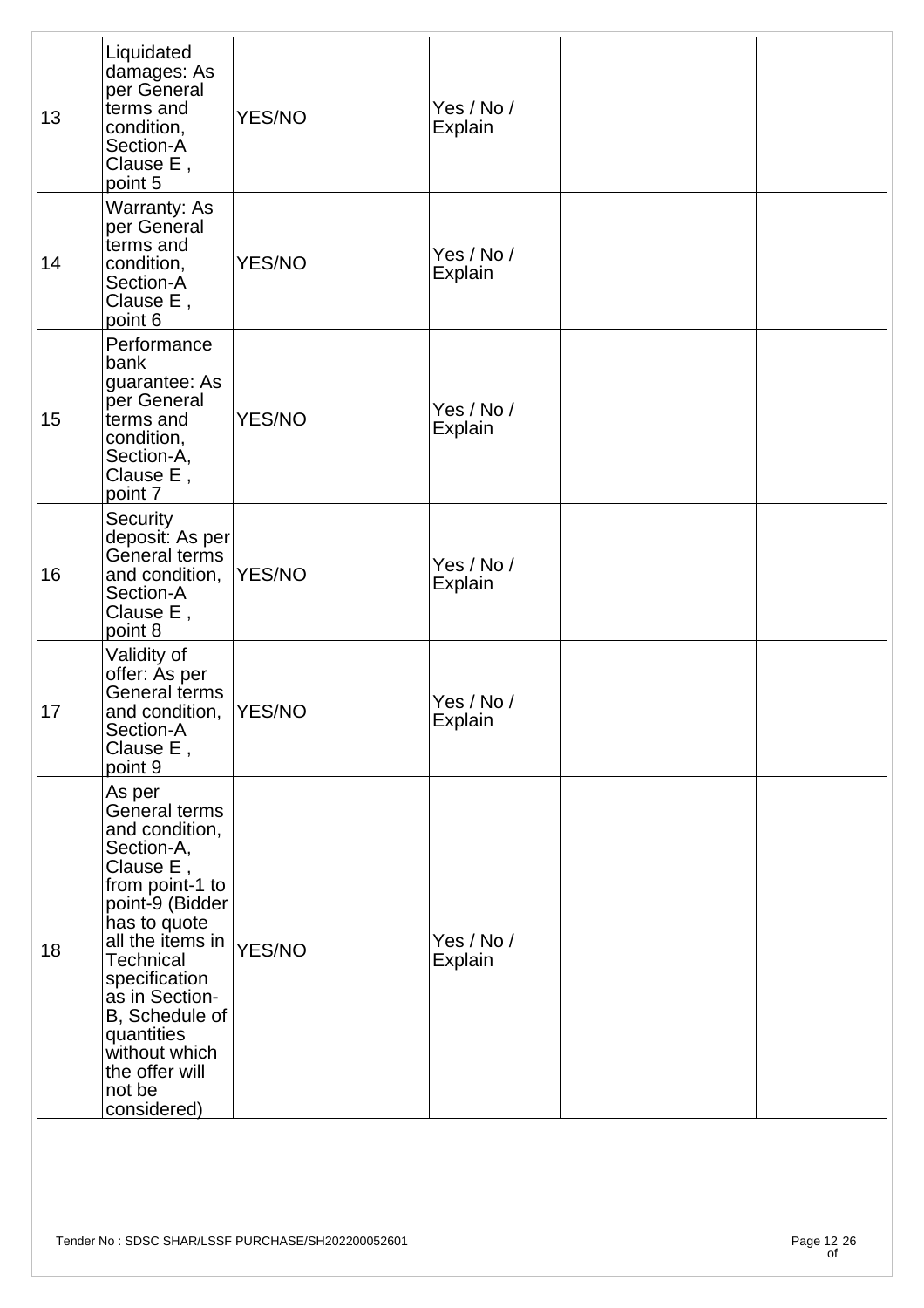| 19 | Force<br>majeure: As<br>per General<br>terms and<br>condition,<br>Section-A<br>Clause E,<br>point 10                                              | <b>YES/NO</b> | Yes / No /<br>Explain        |  |
|----|---------------------------------------------------------------------------------------------------------------------------------------------------|---------------|------------------------------|--|
| 20 | Arbitration: As<br>per General<br>terms and<br>condition,<br>Section-A<br>Clause E,<br>point 11                                                   | <b>YES/NO</b> | Yes / No /<br><b>Explain</b> |  |
| 21 | Secrecy: As<br>per General<br>terms and<br>condition,<br>Section-A<br>Clause E,<br>point 12                                                       | <b>YES/NO</b> | Yes / No /<br><b>Explain</b> |  |
| 22 | Compliance<br>with security<br>requirements:<br>As per<br>General terms<br>and condition,<br>Section-A,<br>Clause E,<br>point 13                  | YES/NO        | Yes / No /<br>Explain        |  |
| 23 | Confidentiality<br>and<br>proprietary<br>right<br>protection: As<br>per General<br>terms and<br>condition,<br>Section-A,<br>Clause E,<br>point 14 | <b>YES/NO</b> | Yes / No /<br>Explain        |  |
| 24 | Instruction to<br>bidder: As per<br>General terms<br>and condition,<br>Section-A,<br>Clause E,<br>point 15                                        | YES/NO        | Yes / No /<br>Explain        |  |
| 25 | Terms &<br>Condition to<br>bidder: As per<br>General terms<br>and condition,<br>Section-A,<br>Clause E,<br>point 16                               | <b>YES/NO</b> | Yes / No /<br>Explain        |  |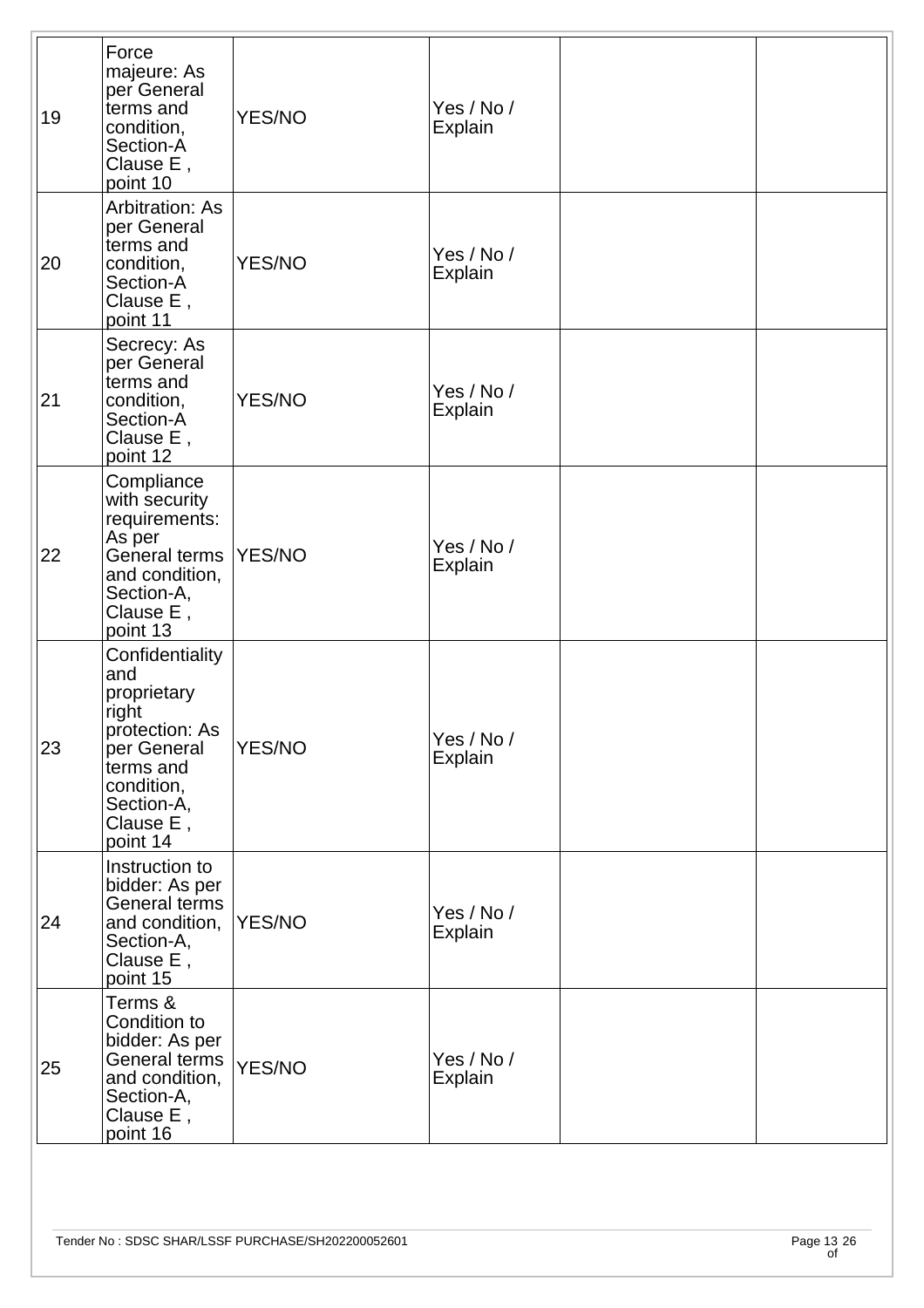| 26 | Special<br>requirements:<br>As per<br>General terms<br>and condition,<br>Section-A,<br>Clause E,<br>point 17                                       | YES/NO        | Yes / No /<br>Explain        |  |
|----|----------------------------------------------------------------------------------------------------------------------------------------------------|---------------|------------------------------|--|
| 27 | Unit rates: As<br>per General<br>terms and<br>condition,<br>Section-A<br>Clause E,<br>point 18                                                     | <b>YES/NO</b> | Yes / No /<br>Explain        |  |
| 28 | Safety: As per<br>General terms<br>and condition,<br>Section-A<br>Clause E,<br>point 19                                                            | YES/NO        | Yes / No /<br><b>Explain</b> |  |
| 29 | General<br><b>Conditions: As</b><br>per General<br>terms and<br>condition,<br>Section-A,<br>Clause E,<br>point 20                                  | <b>YES/NO</b> | Yes / No /<br>Explain        |  |
| 30 | Transportation<br>and material<br>handling: As<br>per General<br>terms and<br>condition,<br>Section-A,<br>Clause E,<br>point 21                    | <b>YES/NO</b> | Yes / No /<br>Explain        |  |
| 31 | Evaluation of<br>Machinery and<br>Manpower and<br>Consumables:<br>As per<br>General terms<br>and condition,<br>Section-A,<br>Clause E,<br>point 22 | <b>YES/NO</b> | Yes / No /<br>Explain        |  |
| 32 | Medical<br>Assistance: As<br>per General<br>terms and<br>condition,<br>Section-A,<br>Clause E,<br>point 23                                         | <b>YES/NO</b> | Yes / No /<br>Explain        |  |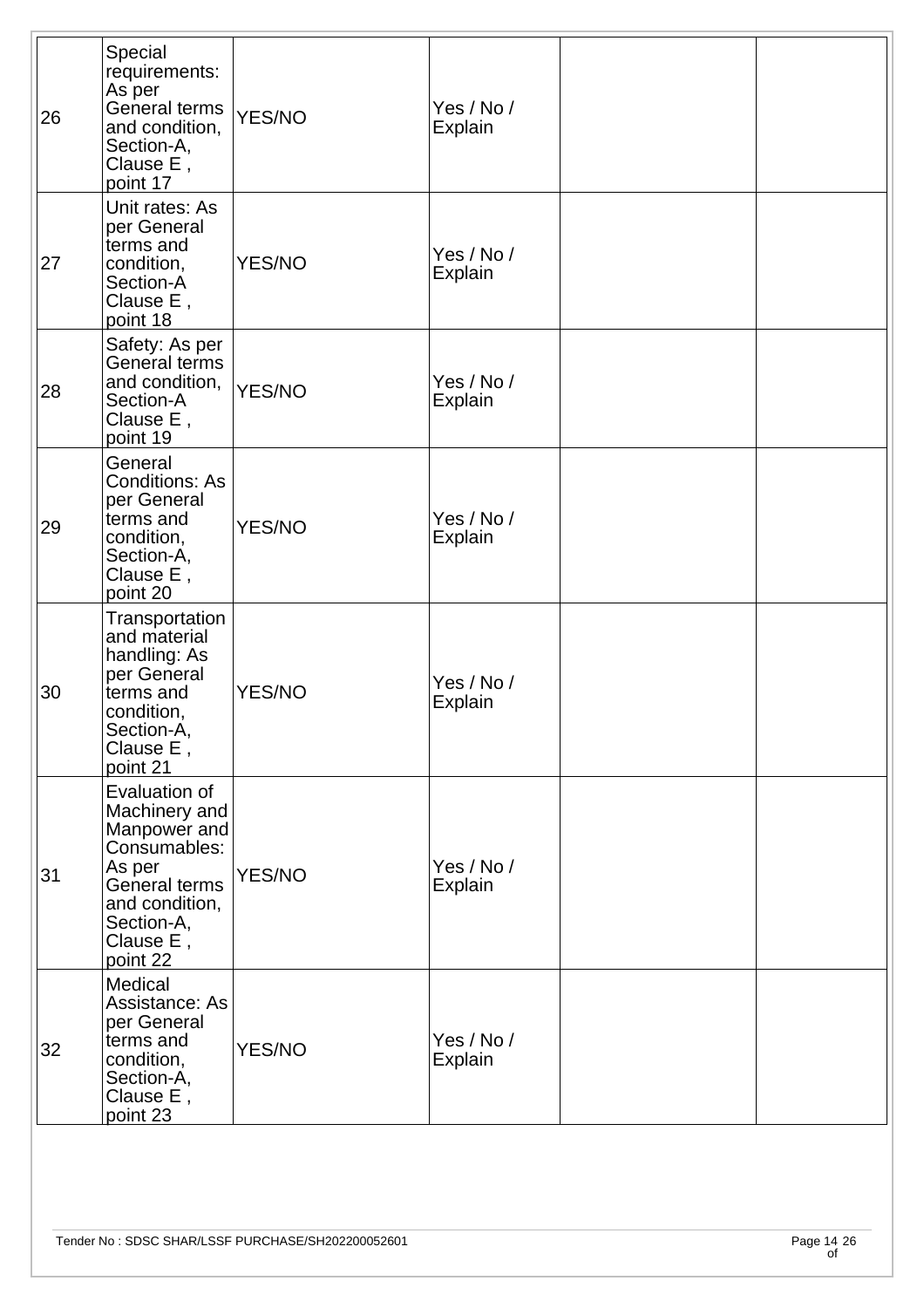| 33 | <b>Bidder</b><br>Minimum<br>Qualification<br>Criteria: As per<br>General terms<br>and condition,<br>Section-A,<br>Clause E,<br>point 24 | YES/NO        | Yes / No /<br>Explain |  |
|----|-----------------------------------------------------------------------------------------------------------------------------------------|---------------|-----------------------|--|
| 34 | Evaluation<br>Criteria: As per<br>General terms<br>and condition,<br>Section-A,<br>Clause E,<br>point 25                                | YES/NO        | Yes / No /<br>Explain |  |
| 35 | Scope of work:<br>As per<br>Technical<br>specification<br>for Details of<br>works,<br>Section-B,<br>Clause-1                            | YES/NO        | Yes / No /<br>Explain |  |
| 36 | <b>Detailed</b><br>Scope of work:<br>As per<br>Technical<br>specification<br>for Details of<br>works,<br>Section-B,<br>Clause-2         | YES/NO        | Yes / No /<br>Explain |  |
| 37 | Scope of<br>Department:<br>As per<br>Technical<br>specification<br>for Details of<br>works,<br>Section-B,<br>Clause-3                   | <b>YES/NO</b> | Yes / No /<br>Explain |  |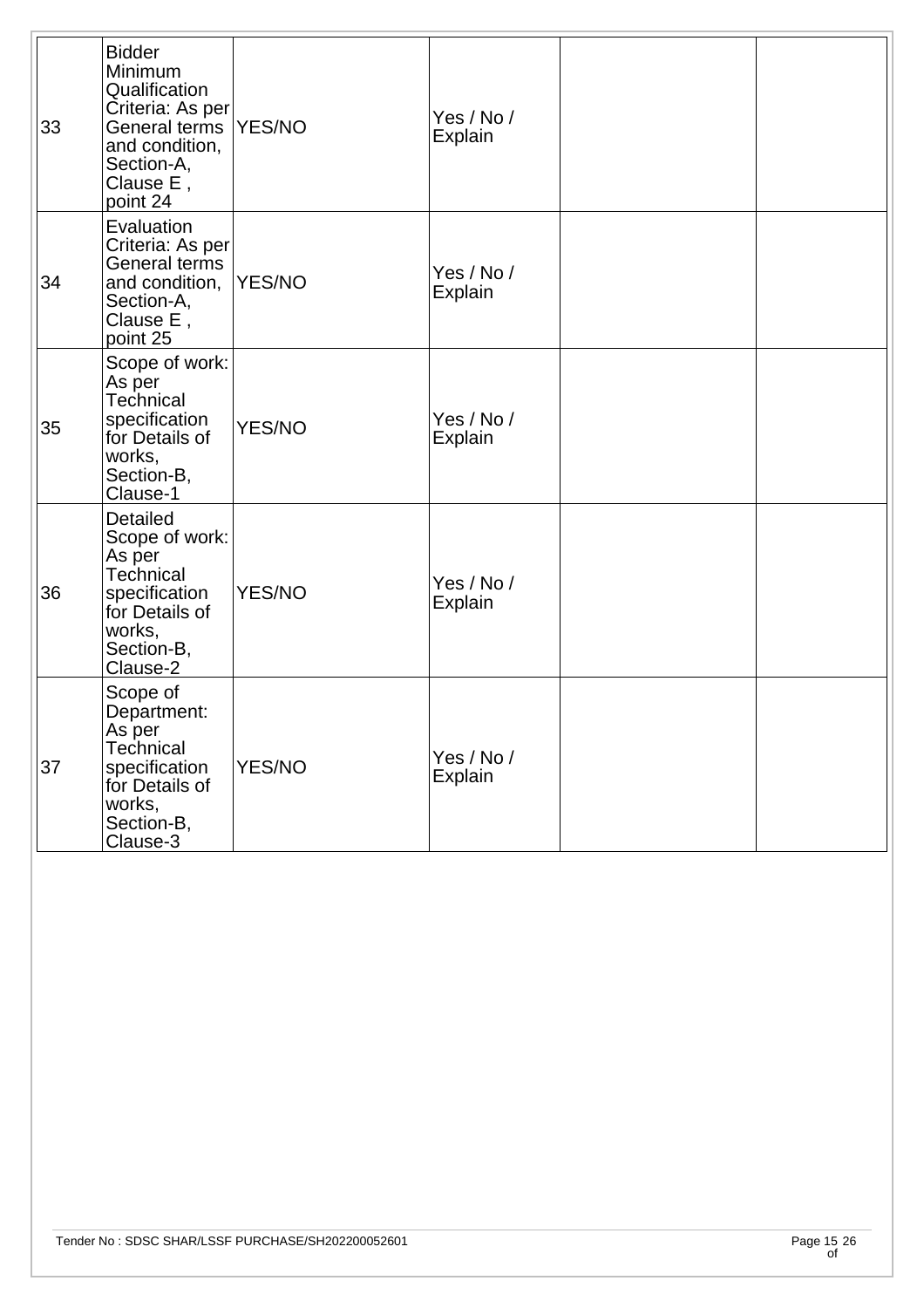| 38 | Procedure for<br>laying and<br>testing of<br>Ductile iron<br>(DI) piping,<br>Levelling &<br>alignment and<br>installation of<br>flow<br>components,<br>providing RCC<br>thrust blocks,<br>Valve<br>Chambers,<br>Pipe<br>Pedestals,<br><b>PCC</b><br>platforms,<br>levelling of<br>earth Etc,<br>Sequence to<br>be followed for<br>providing RCC<br>Pipe<br>pedestals,<br>equipment<br>foundation<br>works as per<br><b>Technical</b><br>specification<br>for Details of<br>works,<br>Section-B,<br>point-4 | <b>YES/NO</b> | Yes / No /<br>Explain |  |
|----|------------------------------------------------------------------------------------------------------------------------------------------------------------------------------------------------------------------------------------------------------------------------------------------------------------------------------------------------------------------------------------------------------------------------------------------------------------------------------------------------------------|---------------|-----------------------|--|
| 39 | Procedure for<br><b>Carbon Steel</b><br>(CS) piping<br>fabrication<br>work and<br>erection work:<br>as per<br><b>Technical</b><br>specification<br>for Details of<br>works,<br>Section-B,<br>point-5(From<br>$5.1$ to $5.7$ )                                                                                                                                                                                                                                                                              | <b>YES/NO</b> | Yes / No /<br>Explain |  |
| 40 | Supply of<br>material under<br>contractors<br>scope: As per<br><b>Technical</b><br>specification,<br>Section-C                                                                                                                                                                                                                                                                                                                                                                                             | YES/NO        | Yes / No /<br>Explain |  |
| 41 | Ductile Iron<br>pipe lines as<br>per<br>specifications<br>in Section-<br>C, Chapter-1                                                                                                                                                                                                                                                                                                                                                                                                                      | <b>YES/NO</b> | Yes / No /<br>Explain |  |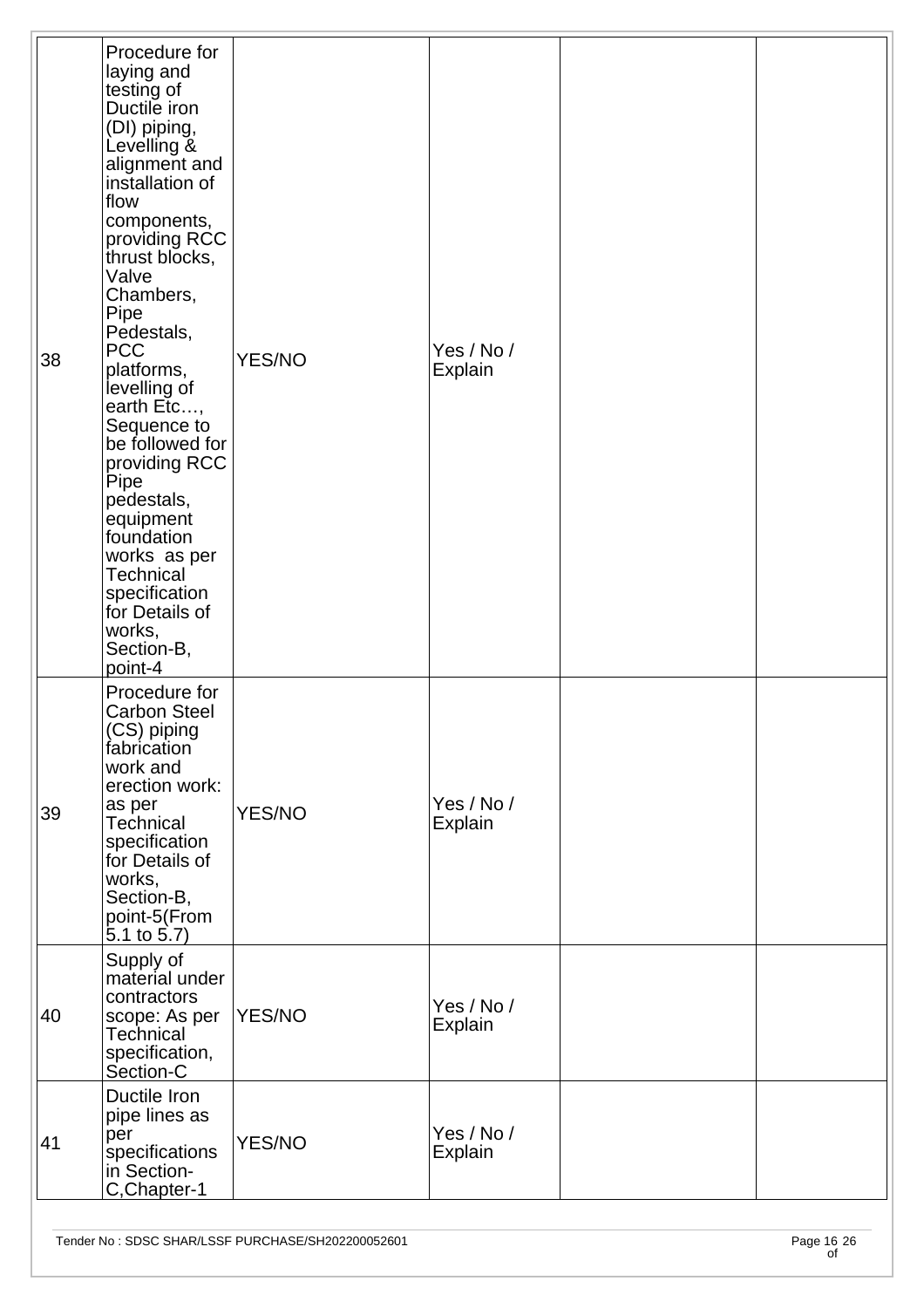| 42 | Ductile Iron<br>pipe fittings as<br>per<br>specifications<br>in Section-C,<br>Chapter-2                                                        | <b>YES/NO</b> | Yes / No /<br><b>Explain</b> |  |
|----|------------------------------------------------------------------------------------------------------------------------------------------------|---------------|------------------------------|--|
| 43 | Carbon steel<br>pipes -ERW as<br>per<br>specifications<br>in Section-<br>C, Chapter - 3                                                        | <b>YES/NO</b> | Yes / No /<br><b>Explain</b> |  |
| 44 | Carbon steel<br>seamless<br>pipes as per<br>specifications<br>in Section-C,<br>Chapter-4                                                       | <b>YES/NO</b> | Yes / No /<br>Explain        |  |
| 45 | Carbon steel<br>pipe fittings<br>and flanges as<br>per<br>specifications<br>in Section-<br>C, Chapter - 5                                      | <b>YES/NO</b> | Yes / No /<br>Explain        |  |
| 46 | Wafer Type<br><b>Butterfly</b><br>Valves as per<br>specifications<br>in Section-C,<br>Chapter -6                                               | <b>YES/NO</b> | Yes / No /<br>Explain        |  |
| 47 | Water<br>monitors as<br>per<br>specifications<br>in Section-C,<br>Chapter -7                                                                   | <b>YES/NO</b> | Yes / No /<br><b>Explain</b> |  |
| 48 | Fire Hydrants,<br>Pump-in-<br>breaching,<br>hoses, branch<br>pipes and<br>hose boxes as<br>per<br>specifications<br>in Section-C,<br>Chapter-8 | <b>YES/NO</b> | Yes / No /<br>Explain        |  |
| 49 | Specification<br>of Electro<br>Galvanized<br>fasteners as<br>per<br>specifications,i<br>n Section-C,<br>Chapter -9                             | <b>YES/NO</b> | Yes / No /<br><b>Explain</b> |  |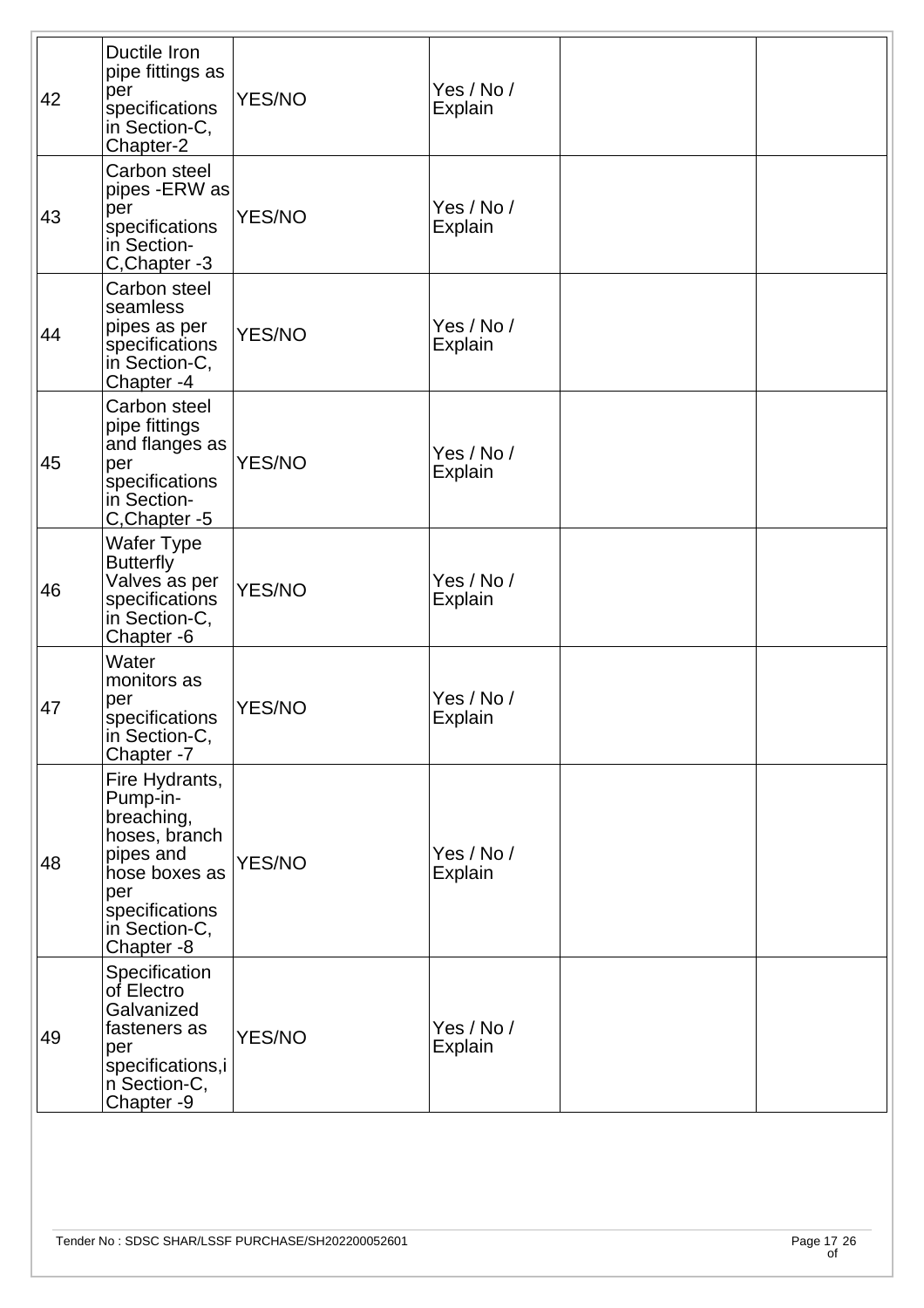| 50 | Specification<br>of Electro<br>Galvanized U-<br>clamps as per<br>specifications,i<br>n Section-C,<br>Chapter-10                             | YES/NO        | Yes / No /<br>Explain |  |
|----|---------------------------------------------------------------------------------------------------------------------------------------------|---------------|-----------------------|--|
| 51 | Paints primer<br>and Final coat<br>paints as per<br>specifications,i<br>n Section-C,<br>Chapter-11                                          | <b>YES/NO</b> | Yes / No /<br>Explain |  |
| 52 | <b>Miscellaneous</b><br>Items as per<br>specifications<br>in Section-<br>C,Chapter -12                                                      | YES/NO        | Yes / No /<br>Explain |  |
| 53 | <b>Checklist To</b><br>Be Filled and<br>submitted by<br>The<br>Contractor/Su<br>pplier as per<br>Format in<br>Section-D by<br><b>Bidder</b> | YES/NO        | Yes / No /<br>Explain |  |

**Supporting Documents required from Vendor**

**1. SUBMISSION OF SPECIFICATION & TECHNICAL DATA SHEETS OF ALL SUPPLY ITEMS FOR PROPOSED HYDRANT SYSTEM AS PER RFP SPECIFICATION SECTION-C**

**2. THE CHECKLIST TO BE FILLED BY THE CONTRACTOR AS PER THE RFD DOCUMENT SPECIFIED IN SECTION -D** 

**3. EVALUATION CRITERIA AS PER THE SECTION-A IN RFP DOCUMENT ATTACHED** 

**4. BIDDER MINIMUM QUALIFICATION CRITERIA AS PER THE SECTION-A IN RFP DOCUMENT ATTACHED**

**5. BIDDER SHALL SIGN AND STAMP EACH PAGE OF RFP AS TAKEN OF ACCEPTANCE AND SUBMIT ALONG WITH THE OFFER** 

5 additional documents can be uploaded by the vendor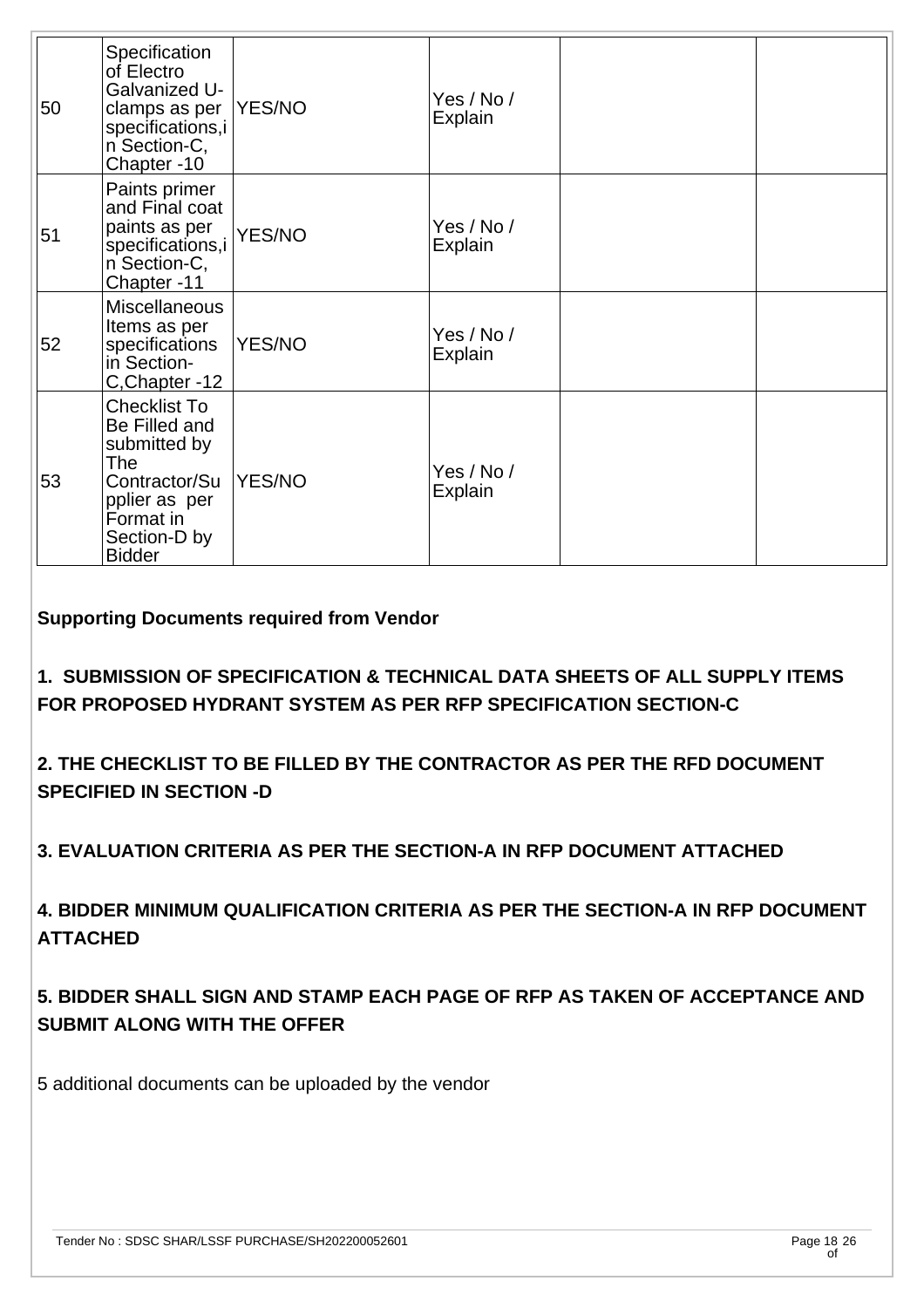#### **C.2 Commercial Terms / Bid**

| SI. No.        | <b>Description</b>                                                                                                                                                                                                                                                                                                                                                                                                                                                                                                                                                                                                                                                                                                                                                                                                                                                                                                                                                                                                                                                  | <b>Compliance</b>  | <b>Vendor Terms</b> |
|----------------|---------------------------------------------------------------------------------------------------------------------------------------------------------------------------------------------------------------------------------------------------------------------------------------------------------------------------------------------------------------------------------------------------------------------------------------------------------------------------------------------------------------------------------------------------------------------------------------------------------------------------------------------------------------------------------------------------------------------------------------------------------------------------------------------------------------------------------------------------------------------------------------------------------------------------------------------------------------------------------------------------------------------------------------------------------------------|--------------------|---------------------|
| $\mathbf{1}$   | The work includes supply of all<br>material, piping fabrication, testing,<br>erection, providing thrust blocks<br>pipe pedestals, interfacing with<br>existing fire hydrant system, painting<br>and commissioning as per the<br>specifications in Section-B and<br>$Section - C$ .                                                                                                                                                                                                                                                                                                                                                                                                                                                                                                                                                                                                                                                                                                                                                                                  | Yes / No / Explain |                     |
| $\overline{2}$ | P & F charges, if any, please<br>mention percentage/amount.<br>Note: Please state Whether Quoted<br>percentage/amount is Extra or<br>Inclusive, if not it will be treated as<br>included in the quoted cost<br>Please note that in case of Two part<br>tenders, only percentage should be<br>mentioned otherwise those offers<br>shall be summarily rejected.                                                                                                                                                                                                                                                                                                                                                                                                                                                                                                                                                                                                                                                                                                       | Yes / No / Explain |                     |
| 3              | Taxes:For Inter State:<br>As per the Notification No.47/2017-<br>Integrated Tax (Rate) Dt:<br>14.11.2017 issued by Ministry of<br>Finance (Dept. of Revenue), SDSC<br>SHAR is eligible to avail reduced<br>rate of IGST @5% for the<br>procurements made by the Dept. of<br>Space (DOS) being a public Funded<br>Research Institution. We will provide<br>IGST exemption certificate.<br>For Intra State:<br>As per Notification No.45/2017-<br>Central Tax (Rate) dated<br>14.11.2017 and Government of<br>Andhra pradesh Goods and Service<br>Tax Act, 2017 (Act No.16 of 2017),<br>G.O.MS.No.599, Dtd: 12.12.2017<br>issued by Ministry of Finance (Dept.<br>of Revenue), SDSC SHAR is eligible<br>to avail a reduced rate of<br>CGST/SGST @ 5% for the<br>procurements made by the Dept. of<br>Space (DOS) being a public funded<br>research Institution. We will provide<br>IGST exemption certificate. Note:<br><b>Please state Whether Quoted</b><br>percentage/amount is Extra or<br>Inclusive, if not it will be treated as<br>included in the quoted cost | Yes / No / Explain |                     |
| 4              | Taxes for service if any, please<br>mention percentage/amount.<br>Note: Please state Whether Quoted<br>percentage/amount is Extra or<br>Inclusive, if not it will be treated as<br>included in the quoted cost                                                                                                                                                                                                                                                                                                                                                                                                                                                                                                                                                                                                                                                                                                                                                                                                                                                      | Yes / No / Explain |                     |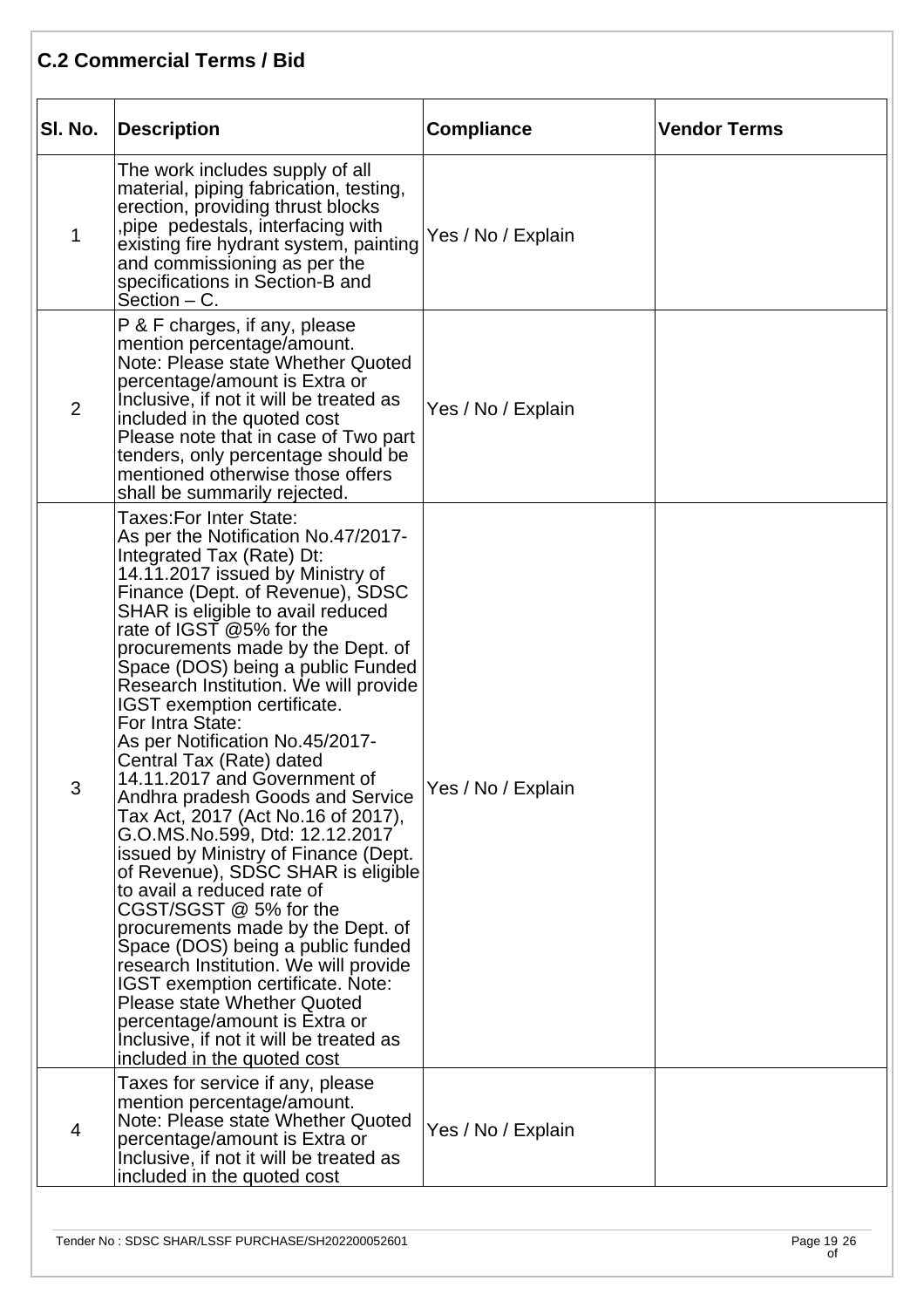| 5              | Please mention your GST<br>registration details & enclose a copy<br>of GST Registration. GST No. for<br>SHAR- GSTIN: 37AAAGS1366J1Z1                                                                                                                                                                                                                                                                                                                                                                                                                                                                                                         | Yes / No / Explain |  |
|----------------|----------------------------------------------------------------------------------------------------------------------------------------------------------------------------------------------------------------------------------------------------------------------------------------------------------------------------------------------------------------------------------------------------------------------------------------------------------------------------------------------------------------------------------------------------------------------------------------------------------------------------------------------|--------------------|--|
|                | As per Notification No. 05/2018<br>CUSTOMS Dtd. 25.01.2018 ISRO<br>is eligible to reduced rate of customs<br>duty @ 10.775% (CD@5% plus<br>Surcharge@10% plus IGST@ 5%).<br>In case of foreign component<br>involved, We will provide Customs<br>Duty Exemption Certificate in case<br>of Import Orders/ imported supplies/<br>High Sea Sales. In this connection,<br>tenderer has to provide the<br>following.                                                                                                                                                                                                                              |                    |  |
| 6              | (i) Please indicate whether your rate<br>is inclusive of this Customs duty @<br>10.775% or extra.<br>(ii) what would be the percentage of<br>foreign exchange component you<br>have considered in your quote.<br>(iii) List of items with approximate<br>quantities which require customs<br>duty exemption certificate to be<br>provided.<br>Note: Please state Whether Quoted<br>percentage/amount is Extra or<br>Inclusive, if not it will be treated as<br>included in the quoted cost<br>Please note that in case of Two part<br>tenders, only percentage should be<br>mentioned otherwise those offers<br>shall be summarily rejected. | Yes / No / Explain |  |
| $\overline{7}$ | <b>Delivery Term:-</b><br>FOR : SDSC SHAR<br>In case of Foreign orders, FOB or<br>FCA or EX-WORKS.                                                                                                                                                                                                                                                                                                                                                                                                                                                                                                                                           | Yes / No / Explain |  |
| 8              | Freight charges, if any. If YES<br>please mention the percentage /<br>amount.<br>Note: Please state Whether Quoted<br>percentage/amount is Extra or<br>Inclusive, if not it will be treated as<br>included in the quoted cost<br>Please note that in case of Two part<br>tenders, only percentage should be<br>mentioned otherwise those offers<br>shall be summarily rejected.                                                                                                                                                                                                                                                              | Yes / No / Explain |  |
| 9              | Delivery Schedule as per Tender<br>specifications (General Conditions)<br>Point No. 20 (n)                                                                                                                                                                                                                                                                                                                                                                                                                                                                                                                                                   | Yes / No / Explain |  |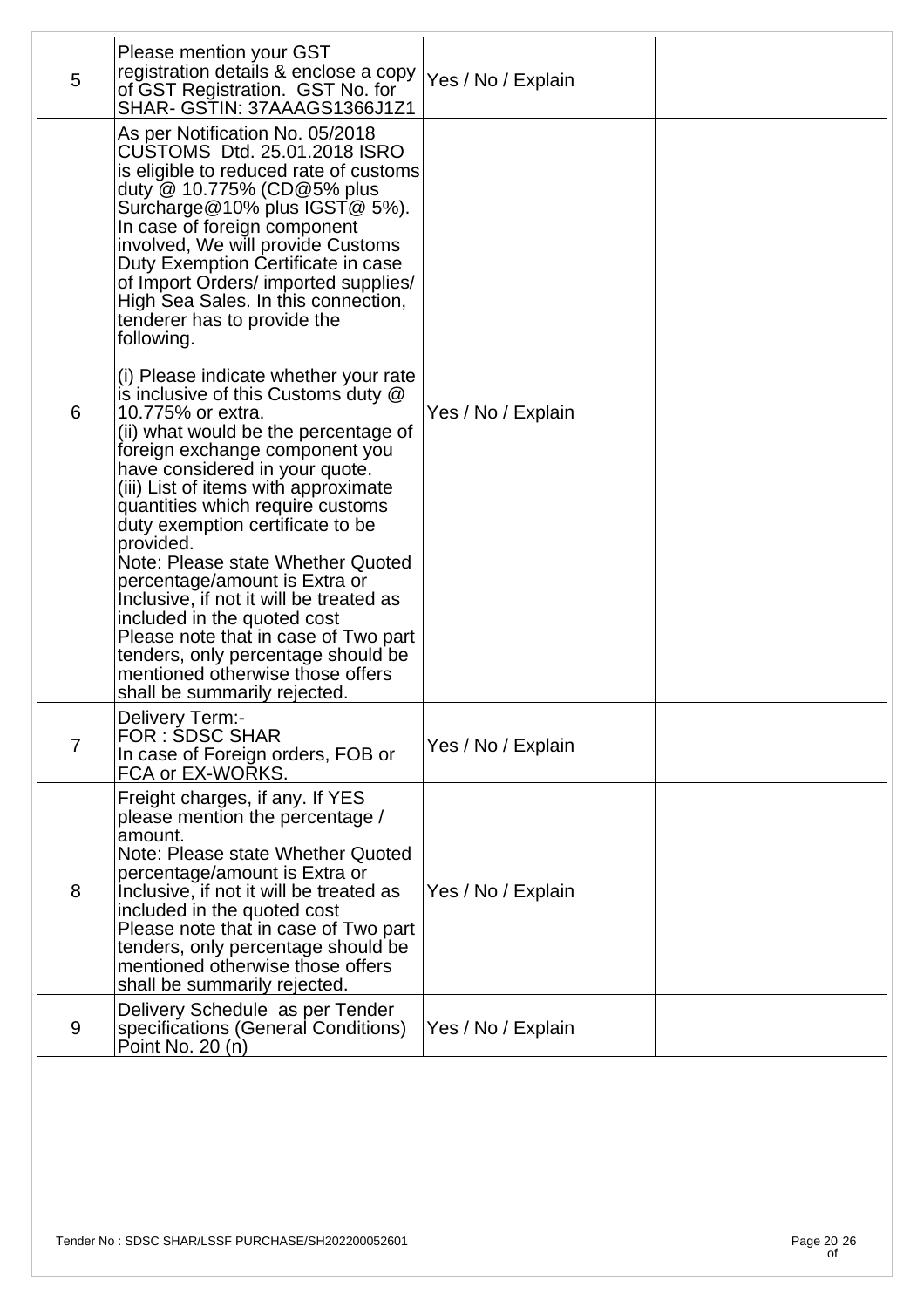|    | <b>Payment Term:-</b>                                              |                    |  |
|----|--------------------------------------------------------------------|--------------------|--|
|    | (1) 100% payment shall be made                                     |                    |  |
|    | through PFMS within 30 days of                                     |                    |  |
|    | erection & commissioning and                                       |                    |  |
|    | acceptance of the item at our site.                                |                    |  |
|    | (2) After placement of confirmed                                   |                    |  |
|    | Purchase order:                                                    |                    |  |
|    | a) 30% of order value for supply                                   |                    |  |
|    | value as advance payment against                                   |                    |  |
|    | submission of                                                      |                    |  |
|    | advance bank guarantee for an<br>equal amount from a               |                    |  |
|    | nationalized/scheduled bank                                        |                    |  |
|    | and shall be valid till completion of                              |                    |  |
|    | scope of PO. Format of Bank                                        |                    |  |
|    | guarantee shall be                                                 |                    |  |
|    | obtained from Department after                                     |                    |  |
|    | award of contract.                                                 |                    |  |
|    | b) After receipt at SDSC SHAR,                                     |                    |  |
|    | Sriharikota:                                                       |                    |  |
|    | 60% payment will be made on pro-                                   |                    |  |
|    | rata basis for supply and 80%                                      |                    |  |
|    | payment for                                                        |                    |  |
|    | erection/fabrication works on pro-                                 |                    |  |
|    | rata basis as applicable.                                          |                    |  |
|    | c) After commissioning at SDSC<br>SHAR, Sriharikota:               |                    |  |
|    | Balance 10% for supply portion and                                 |                    |  |
|    | 20% for erection/fabrication work as                               |                    |  |
| 10 | applicable                                                         | Yes / No / Explain |  |
|    | shall be paid against satisfactory                                 |                    |  |
|    | performance of system against                                      |                    |  |
|    | performance bank                                                   |                    |  |
|    | guarantee.                                                         |                    |  |
|    | d) Advance Payment                                                 |                    |  |
|    | Wherever advance payment is                                        |                    |  |
|    | requested, Bank Guarantee from                                     |                    |  |
|    | any Nationalized<br>Bank/Scheduled Bank should be                  |                    |  |
|    | furnished. In case of advance                                      |                    |  |
|    | payments, if the                                                   |                    |  |
|    | vendor/supplier is not supplying the                               |                    |  |
|    | material within the delivery                                       |                    |  |
|    | schedule, interest                                                 |                    |  |
|    | will be levied as per the Marginal                                 |                    |  |
|    | Cost of Lending Rate (MCLR) of SBI                                 |                    |  |
|    | plus 2% penal                                                      |                    |  |
|    | interest. Interest will be loaded for                              |                    |  |
|    | advance payments/stage payments                                    |                    |  |
|    | as per the                                                         |                    |  |
|    | MCLR of SBI and will be added to<br>the landed cost for comparison |                    |  |
|    | purpose. In case of                                                |                    |  |
|    | different milestone payments                                       |                    |  |
|    | submitted by the parties, a standard                               |                    |  |
|    | and transparent                                                    |                    |  |
|    | methodology like NPV will be                                       |                    |  |
|    | adopted for evaluating the offers.                                 |                    |  |
|    |                                                                    |                    |  |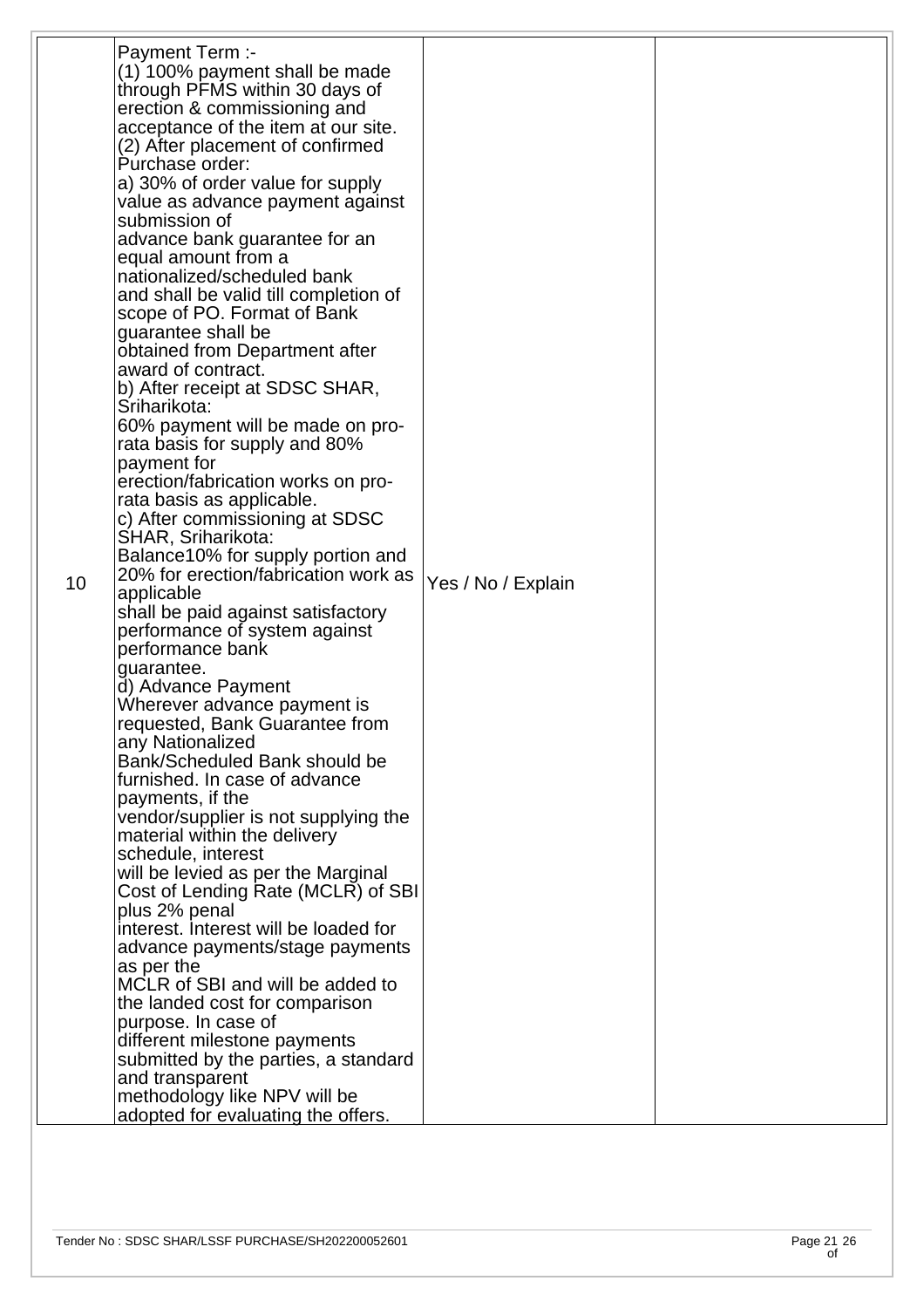| 11 | Liquidated Damages (LD) :- Since<br>delivery is the essence of this order,<br>LD $@0.5\%$ per week or part thereof<br>subject to a maximum of 10% of the<br>order value for the delayed period of<br>scope of work                                                                                                                                                                                                                                                                                                                                              | Yes / No / Explain |  |
|----|-----------------------------------------------------------------------------------------------------------------------------------------------------------------------------------------------------------------------------------------------------------------------------------------------------------------------------------------------------------------------------------------------------------------------------------------------------------------------------------------------------------------------------------------------------------------|--------------------|--|
| 12 | Warranty: Warranty for the offered<br>item shall be from the date of<br>installation/acceptance of the item at<br>our site for a minimum period of one<br>year or as specified in the tender<br>document.                                                                                                                                                                                                                                                                                                                                                       | Yes / No / Explain |  |
| 13 | Performance Bank Guarantee<br>$(PBG)$ :-<br>You have to submit a PBG from a<br>Nationalised / Scheduled Bank for 3<br>% of the order value at the time of<br>supply valid till the completion of<br>warranty period plus 60 days<br>towards claim period.<br><b>OR</b><br>3 % OF THE ORDER VALUE<br>SHALL BE HOLD TILL THE<br><b>COMPLETION OF WARRANTY</b><br><b>PERIOD</b>                                                                                                                                                                                    | Yes / No / Explain |  |
| 14 | Security Deposit (SD) :-<br>3 % value of the order shall be<br>deposited with SDSC within 10 days<br>from the date of the Purchase Order<br>towards security deposit in the form<br>of Bank Guarantee towards<br>performance of the Contract valid till<br>completion of the contract period<br>plus sixty days towards claim period.<br>(This will be returned by SDSC<br>immediately on execution of the<br>order satisfactorily as per order<br>terms. If not, the amount will be<br>forfeited). NOT REQUIRED FOR<br><b>LANDED COST BELOW RS.5</b><br>LAKHS. | Yes / No / Explain |  |
| 15 | In case, if parties are unable to<br>provide two separate BGs, i.e., one<br>for SD & one for PBG, they can<br>submit a combined BG for SD &<br>PBG for 3 % of the Order value valid Yes / No / Explain<br>till the completion of total contractual<br>obligation (i.e., Supply period plus<br>warranty period plus 60 days).<br>Please confirm.                                                                                                                                                                                                                 |                    |  |
| 16 | Insurance :-<br>Being a Govt. Of India Dept.,<br>Insurance is not required at our cost.<br>Please ensure the safe delivery of<br>the ordered item with proper<br>transport worthy packing.                                                                                                                                                                                                                                                                                                                                                                      | Yes / No / Explain |  |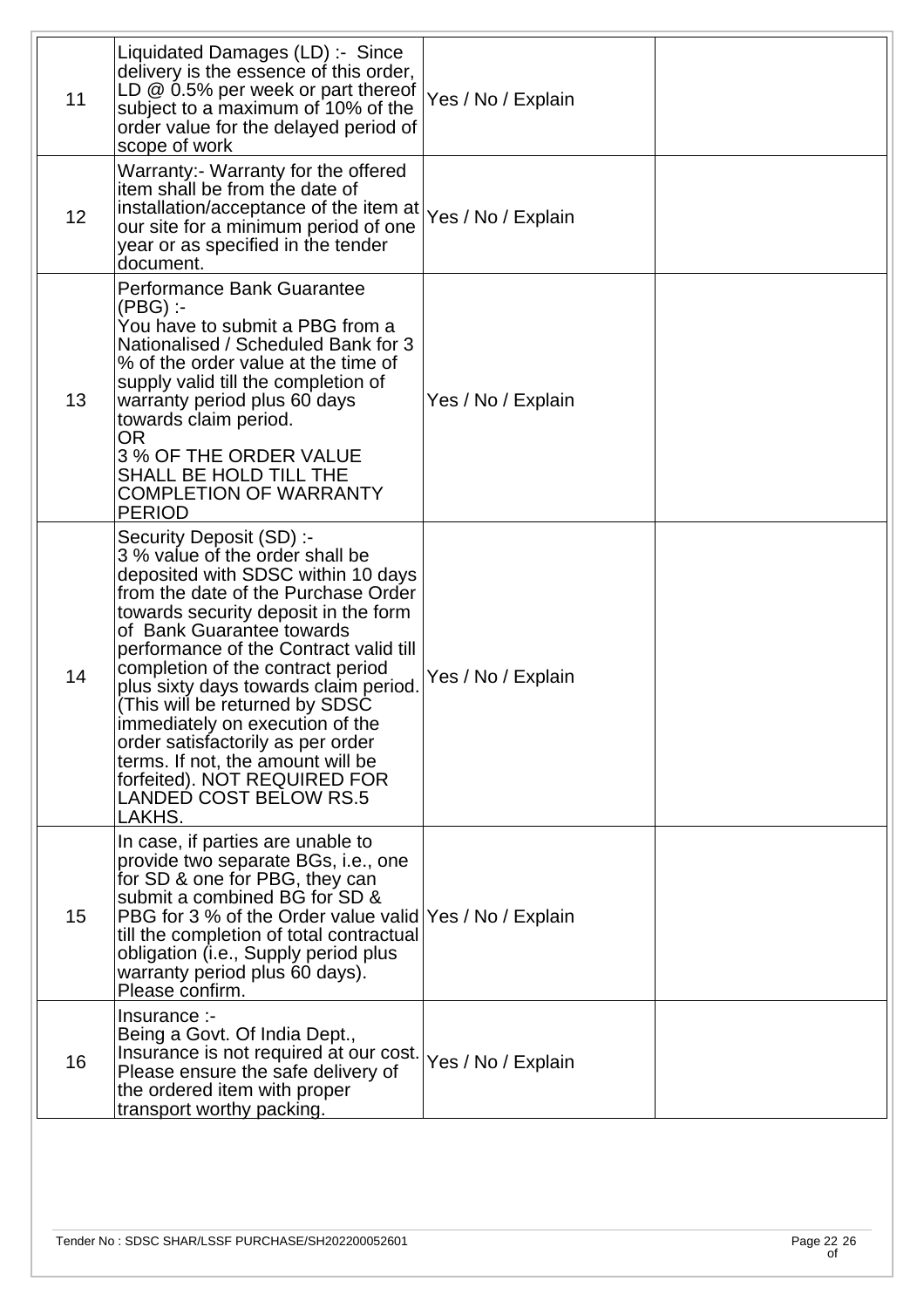|    | Validity of Offer :-                                                                                                                                                                                                                                                                                                                                                                                                                                                                                                                                                                                |                    |  |
|----|-----------------------------------------------------------------------------------------------------------------------------------------------------------------------------------------------------------------------------------------------------------------------------------------------------------------------------------------------------------------------------------------------------------------------------------------------------------------------------------------------------------------------------------------------------------------------------------------------------|--------------------|--|
| 17 | The validity of the offers / tenders<br>should be 180 days from the date of $ {\gamma}_{\text{es}}/N_0 $ Explain<br>opening of the tenders. Tenders<br>shorter than offer validity mentioned<br>above will not be considered for<br>evaluation.                                                                                                                                                                                                                                                                                                                                                     |                    |  |
| 18 | In case of foreign orders,<br>(a)Please specify whether any<br>Export clearance is required.<br>(b) Please specify whether any<br>agency commission is involved or<br>not                                                                                                                                                                                                                                                                                                                                                                                                                           | Yes / No / Explain |  |
| 19 | Special conditions against Indian<br>Agents submitting quotations in<br>Foreign Currency.<br>(a) Foreign Principals proforma<br>invoice indicating the commission<br>payable to the Indian Agent and<br>nature of after sales service to be<br>rendered by the Indian Agent.<br>(b) Copy of Agency agreement with<br>the Foreign Principal, precise<br>relationship between them and their<br>mutual interest in the business.<br>(c) The enlistment of the Indian<br>Agent with Director-General of<br>Supplies & Disposals under the<br>Compulsory Registration Scheme of<br>Ministry of Finance. | Yes / No / Explain |  |
| 20 | <b>Police Verification: The Contractor</b><br>would be required to provide<br>verification report from the local<br>police authorities within one month<br>from the date of receipt of the order,  Yes / No / Explain<br>duly certifying the verification of the<br>Character & Antecedents for each of<br>the work force engaged by the<br>contractor for executing the work.                                                                                                                                                                                                                      |                    |  |
| 21 | The Contractor shall verify/certify<br>the conduct of the work force at<br>frequent intervals. If any of the work<br>force misbehaves or commits any<br>misconduct, SDSC SHAR reserves<br>the right to refuse permission to<br>such persons to enter the premises<br>and such work force shall be<br>withdrawn by the contractor<br>immediately.                                                                                                                                                                                                                                                    | Yes / No / Explain |  |
| 22 | The Contractor shall employ Indian<br>Nationals above age of 18 years<br>only.                                                                                                                                                                                                                                                                                                                                                                                                                                                                                                                      | Yes / No / Explain |  |
| 23 | The Contractor should have license<br>to engage laborers under the<br>provisions of Contract Labour<br>(Regulation & Abolition) Act, 1970.<br>Enclose a copy of Labour License<br>as proof for the existing/ previous<br>work order.                                                                                                                                                                                                                                                                                                                                                                | Yes / No / Explain |  |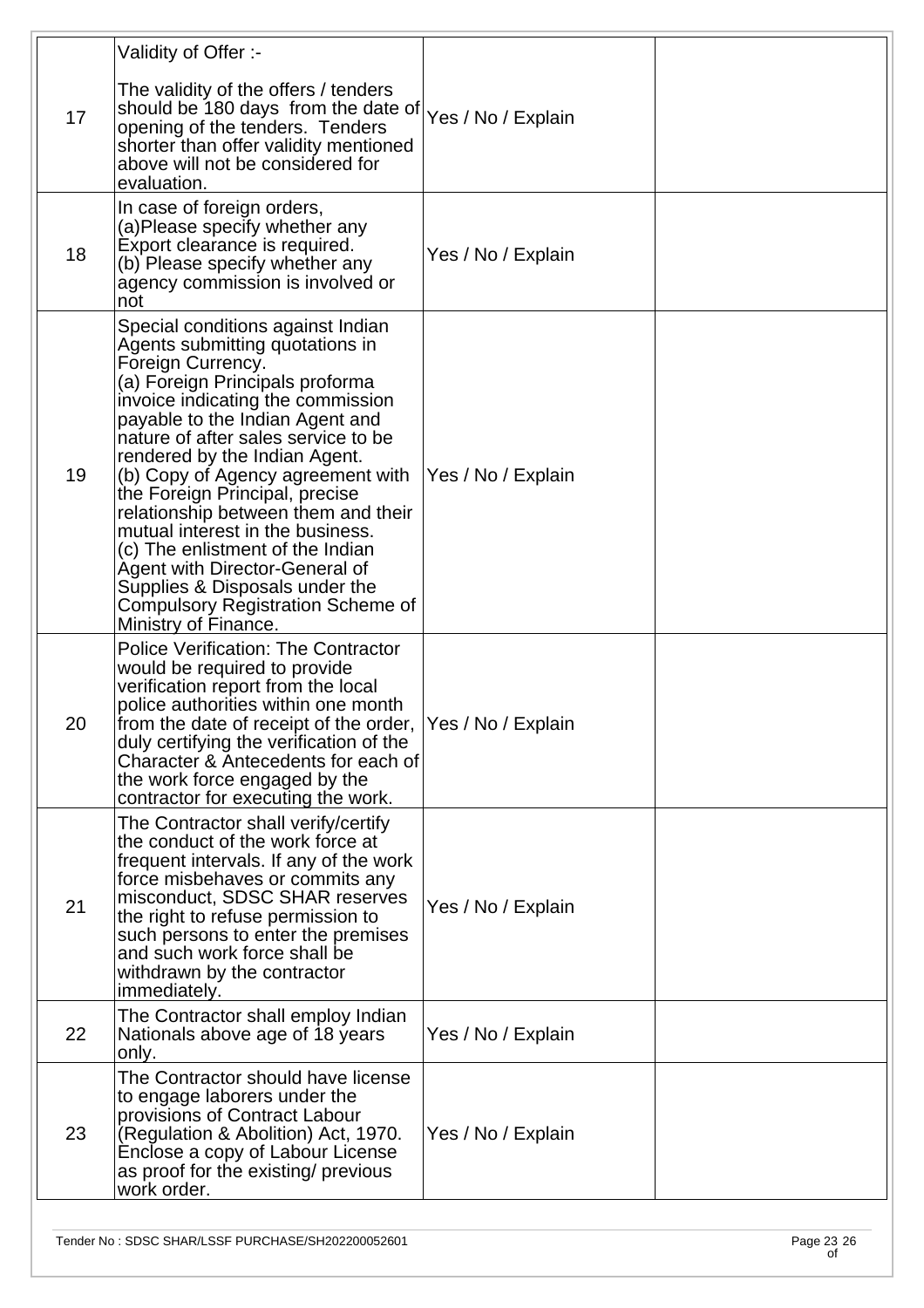| 24 | The Contractor should comply all<br>Labour Laws, Minimum Wages Act,<br>Payment of Employees Provident<br>Fund, ESI and Bonus under<br>workmen Compensation Act and<br>other laws applicable from time to<br>time.                                                                    | Yes / No / Explain |  |
|----|--------------------------------------------------------------------------------------------------------------------------------------------------------------------------------------------------------------------------------------------------------------------------------------|--------------------|--|
| 25 | Please provide an undertaking for<br>the compliance of all Labour Laws<br>as applicable from time to time<br>including Minimum Wages Act,<br>Payment of ESI/ EPF/ GST etc.                                                                                                           | Yes / No / Explain |  |
| 26 | <b>INCOME TAX: Income Tax at the</b><br>prevailing rate as applicable from<br>time to time shall be deducted from<br>the successful Bidders bill as per the Yes / No / Explain<br>Income Tax Act, 1961 and the rules<br>there-under or any re-enactment or<br>Modifications thereof. |                    |  |
| 27 | Remarks if any                                                                                                                                                                                                                                                                       | Yes / No / Explain |  |
| 28 | Please provide valid/currently using<br>E-mail Id & Contact No. for seeking<br>further clarifications if any                                                                                                                                                                         | Yes / No / Explain |  |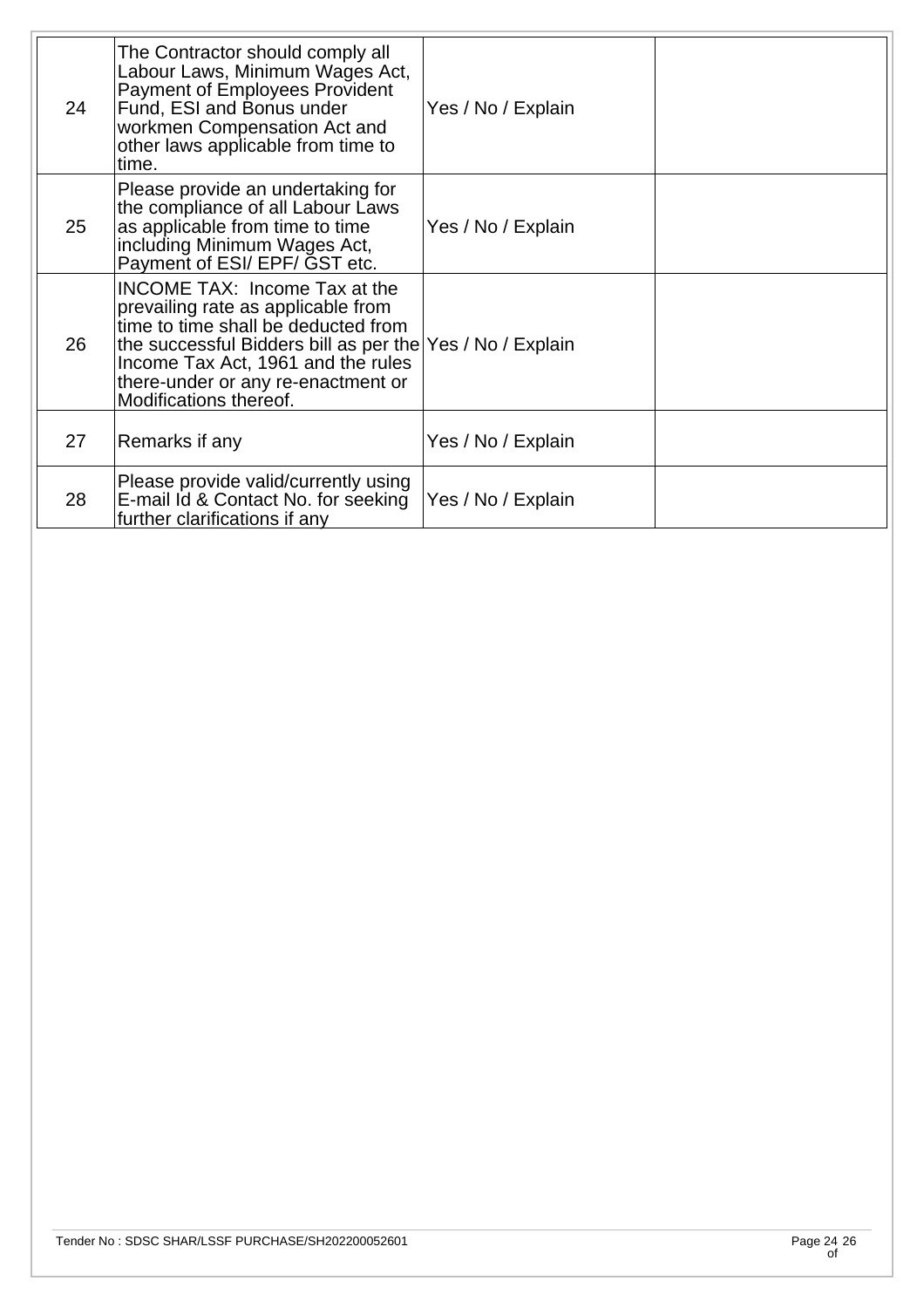| For this procurement, bids from<br>Class-I & class-II Local Suppliers<br>are admissible. Hence provisions<br>contained in Public Procurement<br>(Preference to Make in India), Order<br>2017 issued by Department for<br>Promotion of Industry and Internal<br>Trade (DIPP), Ministry of Commerce<br>& Industries vide letter No. P-<br>45021/2/2017-PP(BE-II) dated<br>04.06.2020 and subsequent<br>amendment & directives shall be<br>followed. Accordingly, offer will be<br>evaluated & processed in<br>conformation with above referred<br><b>GOI order (Specially mentioned</b><br>below). The bidder shall provide<br>compliance and undertaking as per<br>order and hereafter amendments:<br>Order no: F.No.6/18/2019 PPD<br>dated 23.07.2020 of Department of<br>Expenditure), Ministry of Finance<br>Under Public procurement division<br>29<br>Yes / No / Explain<br>for the General Financial rule<br>(GFRs).<br>(a) Class-I local supplier means a<br>supplier or service provider, whose<br>goods, service or works offered for<br>procurement, has local content<br>equal to or more than 50%, as<br>defined under order.<br>(b) Class-II local supplier means a<br>supplier or service provider, whose<br>goods, services or works offered for<br>procurement, has local content more<br>than 20% but less than 50%, as<br>defined under this Order.<br>IT IS ALSO REQUESTED TO<br>PROVIDE MII CERTIFICATE FOR<br>PROVING THE PERCENTAGE OF<br><b>LOCAL CONTENT AND THE</b><br>LOCATION AT WHICH THE LOCAL<br><b>VALUE ADDITION IS MADE AND</b><br><b>ALSO NATURE OF LOCAL</b><br><b>CONTENT ADDITION AND ITS</b> |              |  |
|-----------------------------------------------------------------------------------------------------------------------------------------------------------------------------------------------------------------------------------------------------------------------------------------------------------------------------------------------------------------------------------------------------------------------------------------------------------------------------------------------------------------------------------------------------------------------------------------------------------------------------------------------------------------------------------------------------------------------------------------------------------------------------------------------------------------------------------------------------------------------------------------------------------------------------------------------------------------------------------------------------------------------------------------------------------------------------------------------------------------------------------------------------------------------------------------------------------------------------------------------------------------------------------------------------------------------------------------------------------------------------------------------------------------------------------------------------------------------------------------------------------------------------------------------------------------------------------------------------------------------------------|--------------|--|
|                                                                                                                                                                                                                                                                                                                                                                                                                                                                                                                                                                                                                                                                                                                                                                                                                                                                                                                                                                                                                                                                                                                                                                                                                                                                                                                                                                                                                                                                                                                                                                                                                                   | DESCRIPTION. |  |
| Quantity tolerance of 10% is<br>30<br>Yes / No / Explain<br>applicable                                                                                                                                                                                                                                                                                                                                                                                                                                                                                                                                                                                                                                                                                                                                                                                                                                                                                                                                                                                                                                                                                                                                                                                                                                                                                                                                                                                                                                                                                                                                                            |              |  |

| SI. No. | ∣Item | Quantity                                          | <b>Unit Price</b> | <b>Currency</b> | <b>Total Price</b> | Remark     |
|---------|-------|---------------------------------------------------|-------------------|-----------------|--------------------|------------|
|         |       |                                                   |                   |                 |                    |            |
|         |       |                                                   |                   |                 |                    |            |
|         |       |                                                   |                   |                 |                    |            |
|         |       | Tender No: SDSC SHAR/LSSF PURCHASE/SH202200052601 |                   |                 |                    | Page 25 26 |